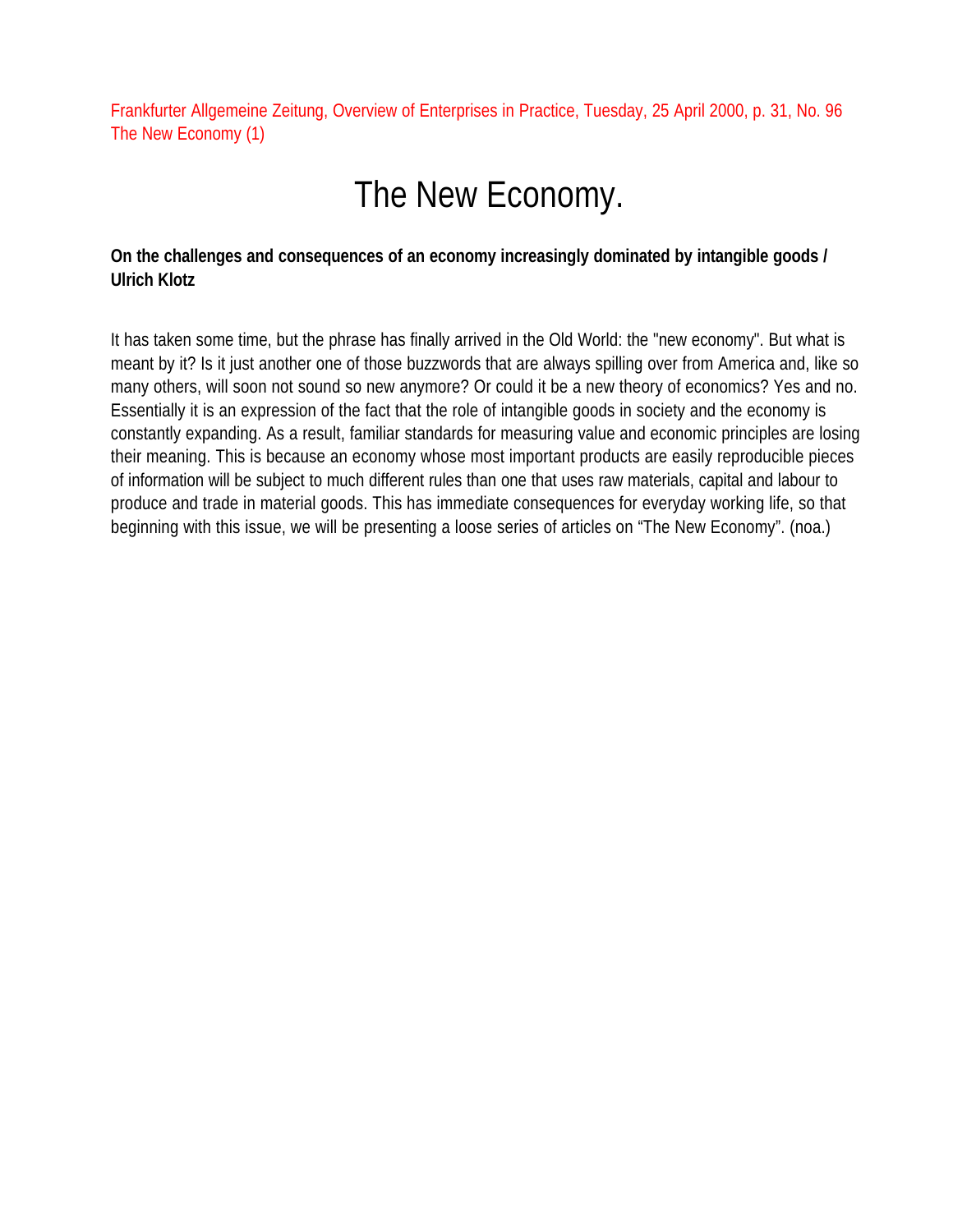Since about the mid-1980s it has been apparent that the technology exerting a decisive influence on the socio-economic development of the late 20<sup>th</sup> century permits the liberation of many activities from restrictions brought by industrialisation. Parallel to this trend, the familiar concept of work as labour performed in a continuous manner at a set time and place - which only arose with the development of industrialisation - is also undergoing a transformation. Work is fragmenting into many forms, and the dividing lines between working time and leisure time, home and the workplace, learning and working, working life and retirement, dependent and independent work, producers and consumers and between companies and industries are becoming increasingly blurred. And wherever such fundamental categories as working time, place of work, performance and working location lose their contours, the foundations of our edifice of agreements, standards, regulations, laws, organisational forms, structures and institutions will inevitably crumble. The influence of these long-standing structures on our patterns of behaviour and systems of values is more powerful than we are aware. This process is gradually eroding the "basis for doing business" of institutions such as unions, whose activities are based on a definition of work formed by industry, and posing new challenges.

If we consider business organisations as mechanisms for coordinating work processes and flows of materials, money and ideas, then we must concede that their form depends primarily on the available coordination technologies. The steam engine, railway, assembly line and related innovations made the centralist-hierarchical organisational model the predominant form in the  $20<sup>th</sup>$  century; the industrial work in offices and factories, ruled by the requirements of primitive machines, became synonymous with work in general. Now a process is underway that is quite similar to the transition from the agrarian to the industrial society: with information and communications technology (IT), entirely new company models and value creation processes can now develop and flourish. In the long term they will probably engender yet another new definition of work.

### **The rise of information work.**

The quality of the revolutions triggered by communications media can be most easily grasped when we look beyond the technological and economic consequences and consider their cultural impact. The invention of the printing press, for instance, made knowledge accessible to more people than ever before. The telephone enabled people to speak without travelling to meet at one location. In the long term, each of these technologies has transformed nearly all aspects of society: social forms, behaviour patterns, values, work, institutions and much more.

Digital networks work – to some extent – like telephony and printing combined, but presumably with far deeper and more far-reaching effects. While telephones liberate the act of speaking from restrictions of place, computer networks free an inestimable number of human activities from the need to perform them at a specific location. While printing is essentially only an (apparently) harmless technology for more efficient reproduction of written material – it is faster than copying by hand – computer networks permit an increase in the ease of information distribution that vastly exceeds the quantitative leap from copying by hand to printing. Today the information quantity of entire libraries can be distributed around the world within a fraction of a second. And this possibility is not limited to printed material, but also includes:

Information and sensory impressions of almost any kind. While telephones and printing presses only pass on information – what is entered at one end comes out at the other – the computer also permits the information to be converted into new information and sensory impressions. Seen in this way, the computer is the most powerful communications and design medium ever created by humanity, since it is capable of simulating all conventional media, not to mention processes not even possible in the real world.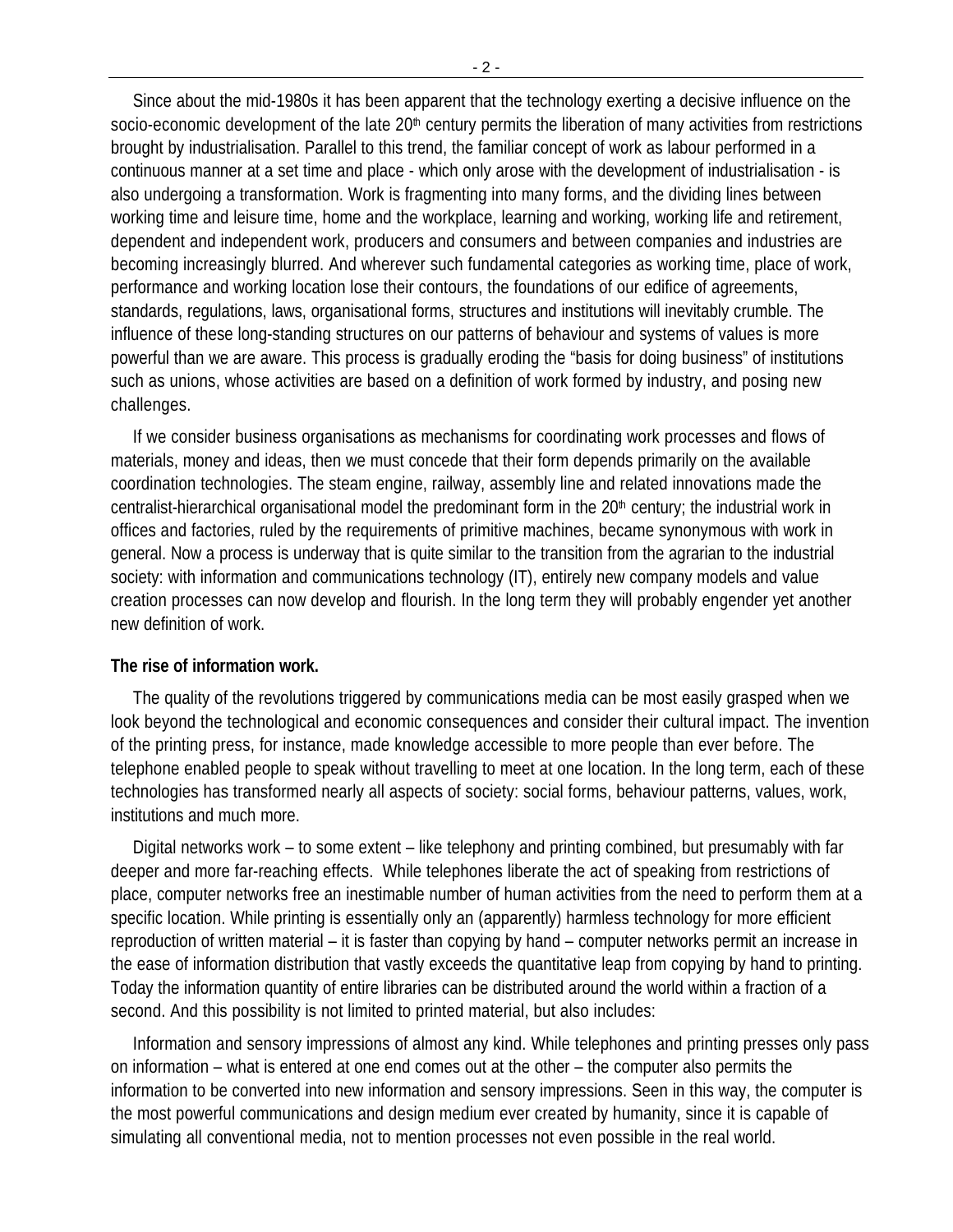The term "globalisation", frequently used in this context, is of little use, however – for world-wide economic processes are no longer new, at least not since the days of Vasco da Gama, Marco Polo and others. What is new is the informatisation of many processes and the use of IT to support them. This is the decisive contribution to the establishment of a global division of labour, which today permits a Korean car manufacturer, for instance, to obtain financing from Japan, design from Italy and the motor and transmission from Germany for the development of a new car. The car is then assembled in England after importing the labour-intensive parts from Korea and using electronic components developed in the USA and manufactured in Taiwan.

Equally far off the mark in this context are discussions on the trend towards a "service-based society". This concept, too, is of little use, since it leads to false associations and is more of a hindrance than a help in understanding the nature of the structural transformation. In reality, services of the traditional kind have yielded hardly any additional employment over the past 50 years. The classical three-sector model with the agricultural, industrial and services sectors and the set of instruments traditionally applied by economists are not suited to the task of registering in detail and assessing the transformations currently taking place in connection with informatisation. A characteristic feature of informatisation is that the attempt to apply these distinctions to it is increasingly nonsensical. More to the point is the proposal by Marc Porat to give separate consideration to economic activities involving information tasks – i.e. "brain work".

For despite - or perhaps because of – the rapid growth in the power of information technologies, the proportion of information workers is skyrocketing. Automation of routine tasks is raising the intellectual content of the (remaining) work. Creating added value depends more and more on the ability to understand information, react to it, manage it and use it. Intangible components and values (information, services, relationships and emotions) and the handling of knowledge now account for an ever-expanding share of value creation. Today half the workforce in highly developed countries already depend for their living on activities whose raw materials, tools, tasks and results are mainly comprised of information. If current prognoses are accurate, by the next decade four-fifths of all human labour will consist of consultation, information, research, development, organisation, networking, management, design and presentation. These will all be typical forms of work in the future. In short: more and more people will be doing work that amounts to converting data into meaning or knowledge.

If we categorise societies according to the activities that shape the lives of the majority of their members, then we have already been living for some time in an information society. New social and business forms are not driving out the old ones entirely: just as the industrial society requires a functional agricultural sector, the information society needs a solid industrial base. However, the effects of informatisation on industry are similar to those of industrialisation on agriculture: the volume of work is shrinking dramatically (despite expanding output) and in most cases the quality of the residual activities is undergoing fundamental changes - even the high-tech farmer is coming to resemble an information worker.

#### **The New Economy.**

Although business with intangible goods (information and services) has long since surpassed all other economic activity, traditional economics still has no terms to describe the resources on which the value creation process is based, let alone usable models and approaches for explaining this type of (information) economy. The units used as a basis of discussion in classical economics - pieces, weight, time, price etc. fail almost completely to describe information work and intangible goods.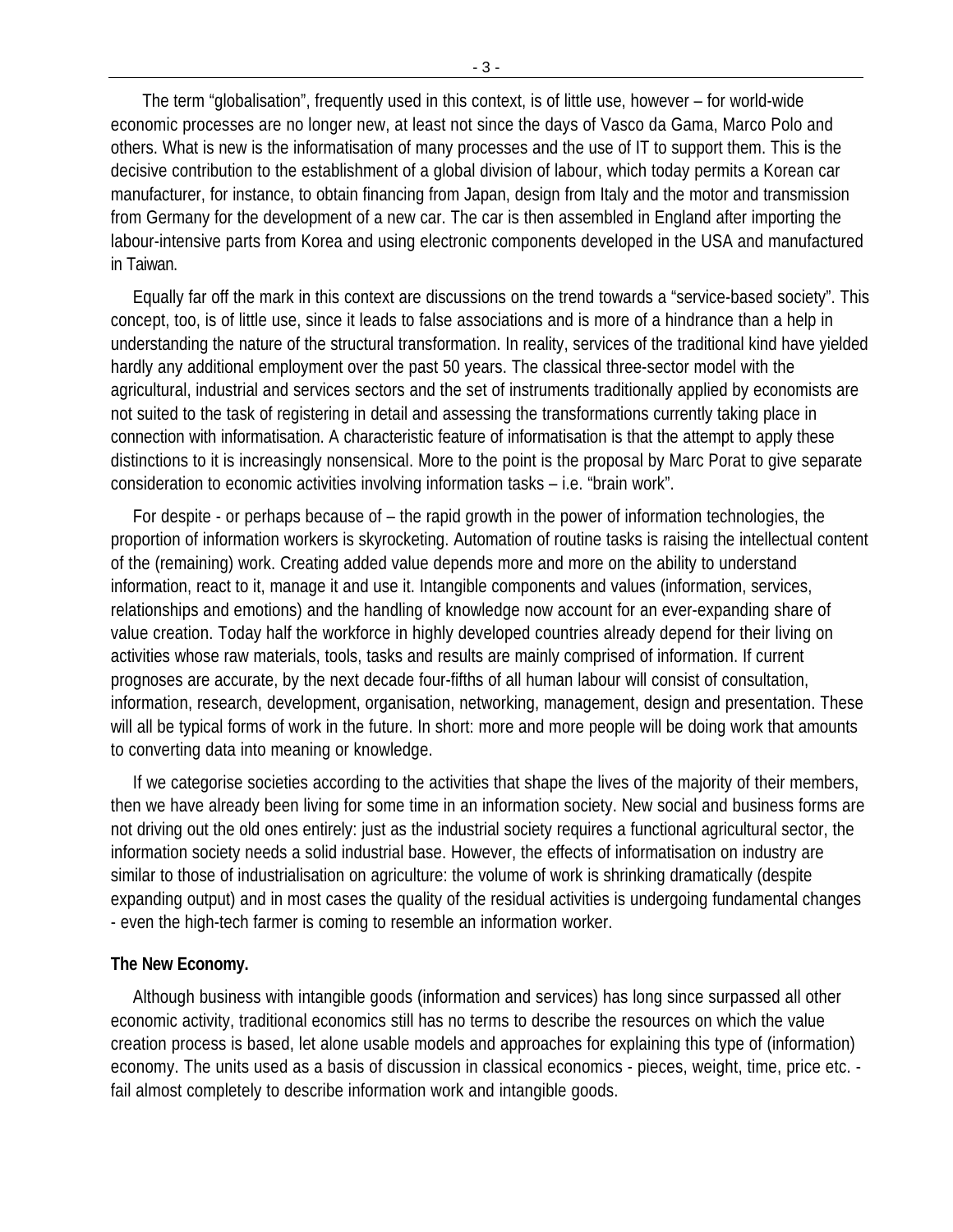In the USA the term "New Economy" has been gaining currency since the mid-1990s. Numerous synonyms - "Digital Economy", "Networked Economy", "Internet Economy", "Knowledge Economy" - and successful young magazines like "Business 2.0" strongly suggest that the "new" and "old" economies are not new and old economic sectors, but rather areas to which different economic rules apply. In principle it is a market model based on digital networks in which special properties of digitised goods play a central role. Strictly speaking, many rules are not necessarily new; what is new is the fact that they are spreading to an ever-increasing proportion of economic activity at an unprecedented rate of speed.

Unlike material goods, information can be transferred, sold, given away and exchanged without leaving the hands of their original owner. Bits and ideas can be sold and, at the same time, kept: the original and the copy are indistinguishable. Information products need to be developed only once to be usable by everyone - they can be distributed a million-fold over computer networks with practically no additional effort. Intangible goods have only development costs. The marginal costs for copying and distribution of digital knowledge are practically nil.

#### **Knowledge as value leverage.**

In an information economy, value is increased above all through the application of knowledge. A value creation process in which added value is not created by means of greater volumes differs essentially from material production. In material production, production factors - (manual) labour, raw materials and capital - are used up in the process: to produce more, more of them must be used. By contrast, knowledge is a resource that is not used up; instead, it actually increases in quantity through use.

Today the principle form in which knowledge flows into products of all kinds is software. Since production processes are becoming more and more software-intensive, physical products, too, are increasingly taking on characteristics of software. Where processes are largely controlled by computers, the costs of varying the product range tend towards zero, a phenomenon that turns the rules of mass production upside down. In the era of mechanisation, increasing production runs led to lower unit costs. In computerised production, on the other hand, a custom-made item costs negligibly more than its mass-produced counterpart. Indeed it is not unusual for customer-specific production to be even cheaper. A case in point is BoD (Books on Demand): publishers use computer-controlled machines to produce single copies of books as orders arrive, and no longer need to produce large print runs to build up inventories. The first shops have appeared on the scene where computer-controlled machines produce cosmetics to customer specifications, make custom-tailored clothes or assemble furniture. Instead of transporting finished goods, often over great distances, companies can manufacture products in decentralised "technofactories" located where the products are needed. The "factory" will not produce finished objects; its "output" will be manufacturing programs that are electronically distributed.

"On demand" and "mass customising" production methods are sparking a renaissance in the structure of tradesmen's activities and regional networks and at the same time are redefining the relationship between customers and workers. Similar to the role played today by homeowners in residential construction, the customer of the future will be closely involved, sharing in product design as a "prosumer" (producer/consumer) for clothing, vehicles, home furnishings, entertainment, software and immediate services of all kinds.

This trend is intensified by the fact that computer networks are making possible an unprecedented degree of market transparency. Consequently, competition on the basis of price alone is bound to be ruinous in the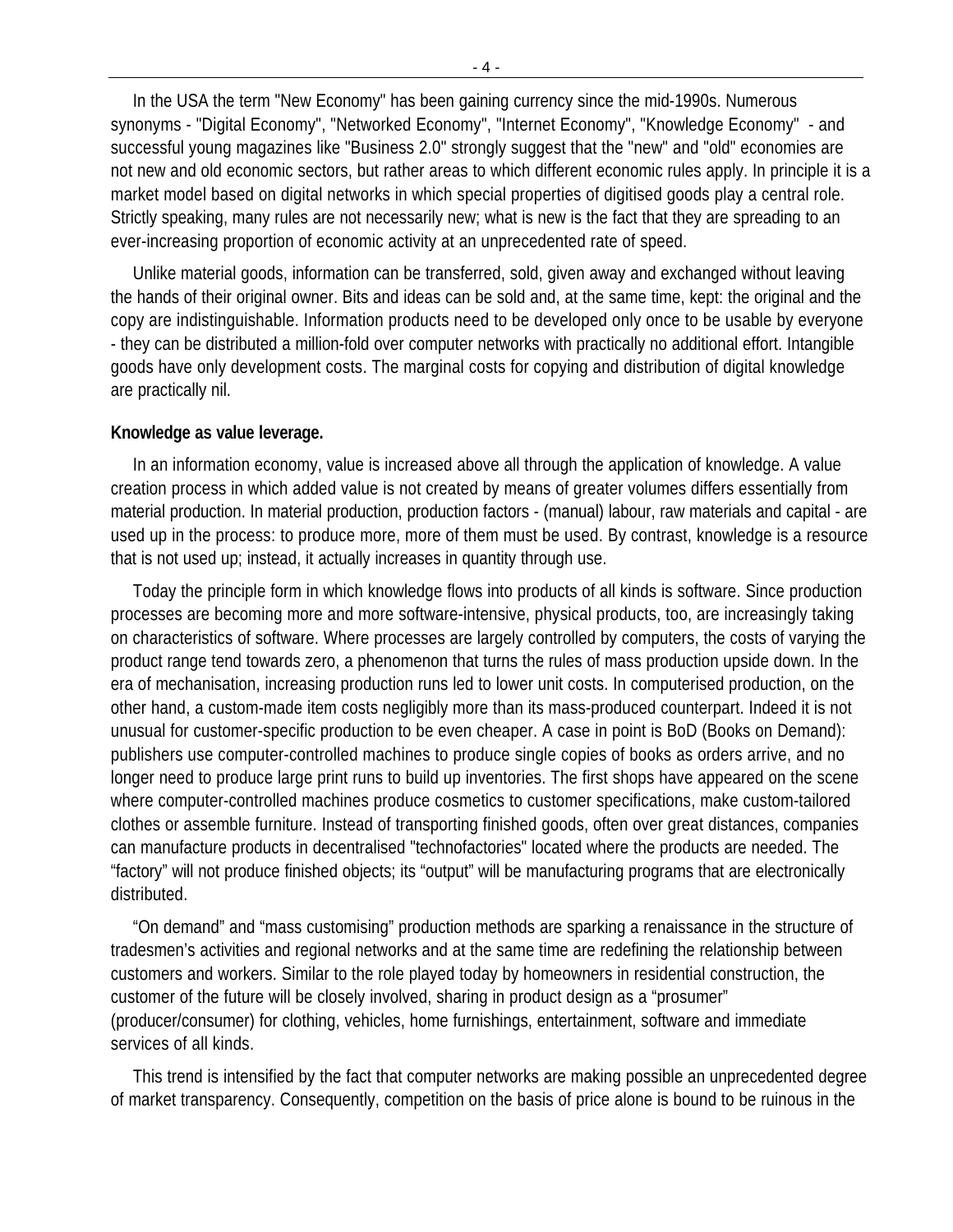long term. It will be practically impossible to boost value creation by increasing quantity; the only way will be through differentiation.

In short: mechanisation led to mass production; informatisation will put an end to it in many (but not all) sectors of the economy.

The "manufacture" of intangible values cannot be driven like the production of material products - here excellence cannot be replaced by quantity. While it is reasonable to assume that three hundred automobile workers will produce about three times as many cars as one hundred (or the same number in one-third the time), this kind of argument cannot be transferred to many types of information production. For instance, in the area of software development small teams of two or three gifted developers usually achieve better results within a shorter time than an incomparably larger group of average programmers. All major milestones in the history of software have been the work of individuals or very small teams. This fact is also expressed in an accepted "law" of software development: "Assigning new staff to a project that is behind schedule results in even greater delays."

It is quite reasonable to compare the development of complex information products with the creation of other products of mental activity - writing a novel, for instance. In such an endeavour the "broth" does not improve, as a rule, as the number of "cooks" increases - on the contrary. Wherever "brain running time" and inspiration replace the running time of machines as decisive factors, concepts of productivity based on quantitative parameters will break down (as will any approach to redistributing work based on such concepts). With information products, what counts is the quality of the ideas that go into them and not the amount of working time invested - just as a novel is not judged by the number of pages or writing hours. Productivity, then, is not the result of faster machines, but of better qualifications, communication and motivation.

Material things are subject to immutable laws of conservation: it is impossible to consume more than is produced. Information is different: we all absorb more information than we pass on. So far, no limits to growth in production of intangible goods have appeared. The more people that process information and the more powerful the IT systems become, the greater the quantity of raw materials and tasks that are created for other knowledge workers - work creates above all more work. Thus increasing productivity does not lead to shorter working time for many knowledge workers. On the contrary - it results in blurred boundaries between work and leisure time. Regardless of whether they are at work or not, people are getting busier - mainly with information.

#### **Time competition**.

The increasing time pressure plaguing more and more information workers comes about because the price obtained on the market for a piece of information (or a knowledge product) does not depend on the working time invested, but rather on the exclusivity that the product has for a short time period – until there are enough copies or competing products. If everyone knew the conditions driving a share price upwards, then this information would be worthless. Whether this type of information is accessible to everyone is a matter of indifference. What is crucial is to be among the first to possess it and then to act accordingly. Most information does not usually remain secret, but perhaps it can remain secret long enough to yield benefits to its original owner. Since computers are making it possible to replicate, modify and distribute information with ever-increasing speed, this profitable time window is constantly shrinking.

In the new economy, company size is losing its importance, since thresholds to markets are very low. Individuals can supply global markets with intangible products via networks just as well as large companies, since there is no need either for company-owned production facilities or sales structures. The fairy-tale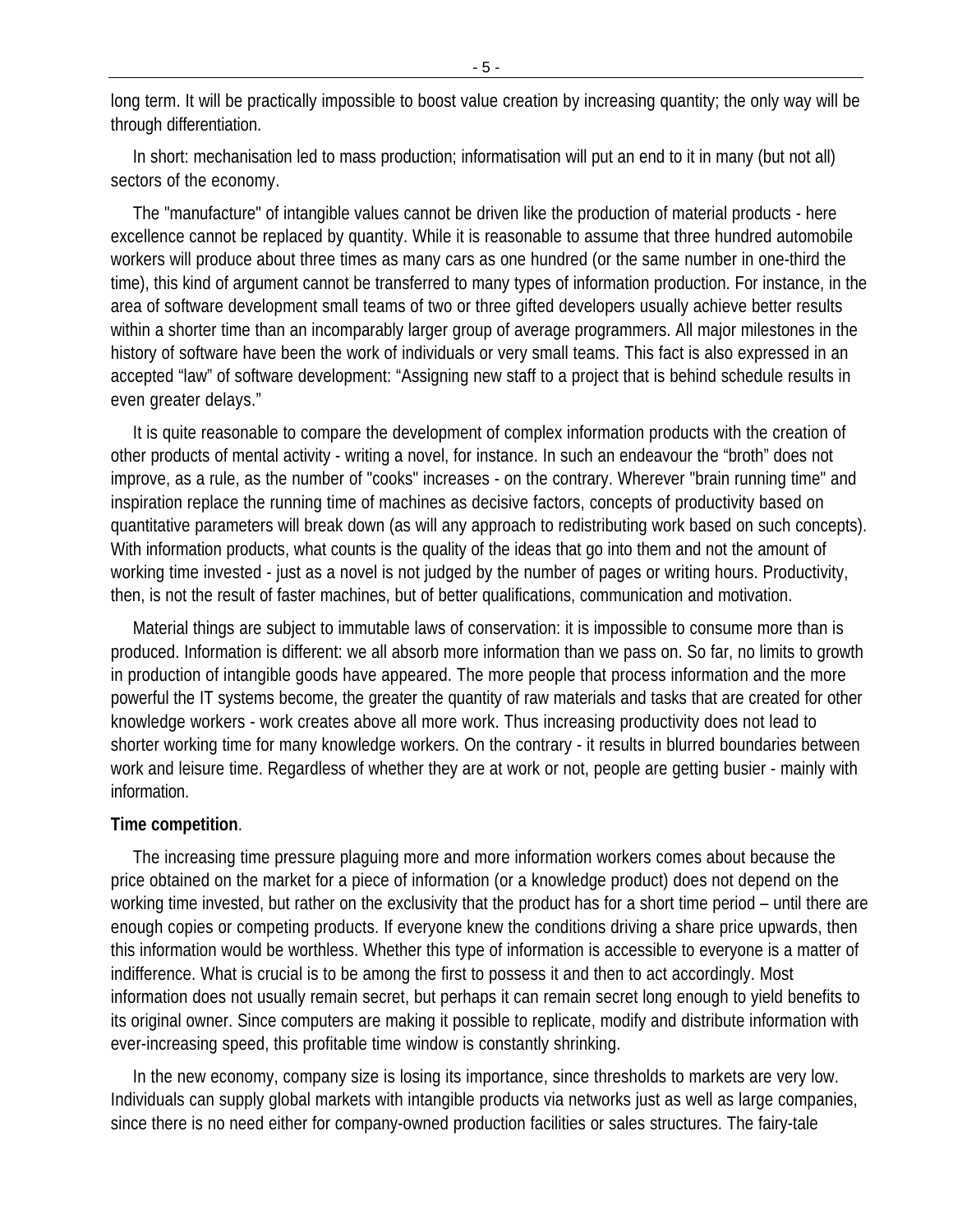success stories of the new e-companies - such as Xoom, eBay, Yahoo, Amazon, Go2Net - are highly instructive. These companies, some of them just a few months old, already have world-wide sales of tens or hundreds of millions of dollars and growth rates of several hundred percent.

To the extent that classical competition factors and physical distance diminish in importance, competition will be reduced to time competition. Size or costs will no longer count; instead, creativity and flexibility will be crucial. If it was once the large firms that ate up the small fry, the future will see fast companies overtaking their slower rivals. The key indicator of performance will be time-to-market. Sometimes just a few weeks can make the difference between a resounding success and a dismal failure. Consequently, it is not unusual for the creators of digital products to endure phases with 100-hour working weeks. Since software now plays a key role in all segments of the value added chain, even in "old" industries such as car manufacturing - or, in the words of ABB head Percy Barnevik, "all companies today are IT companies" - it is becoming more common here, too, for development work to go on around the clock and around the globe.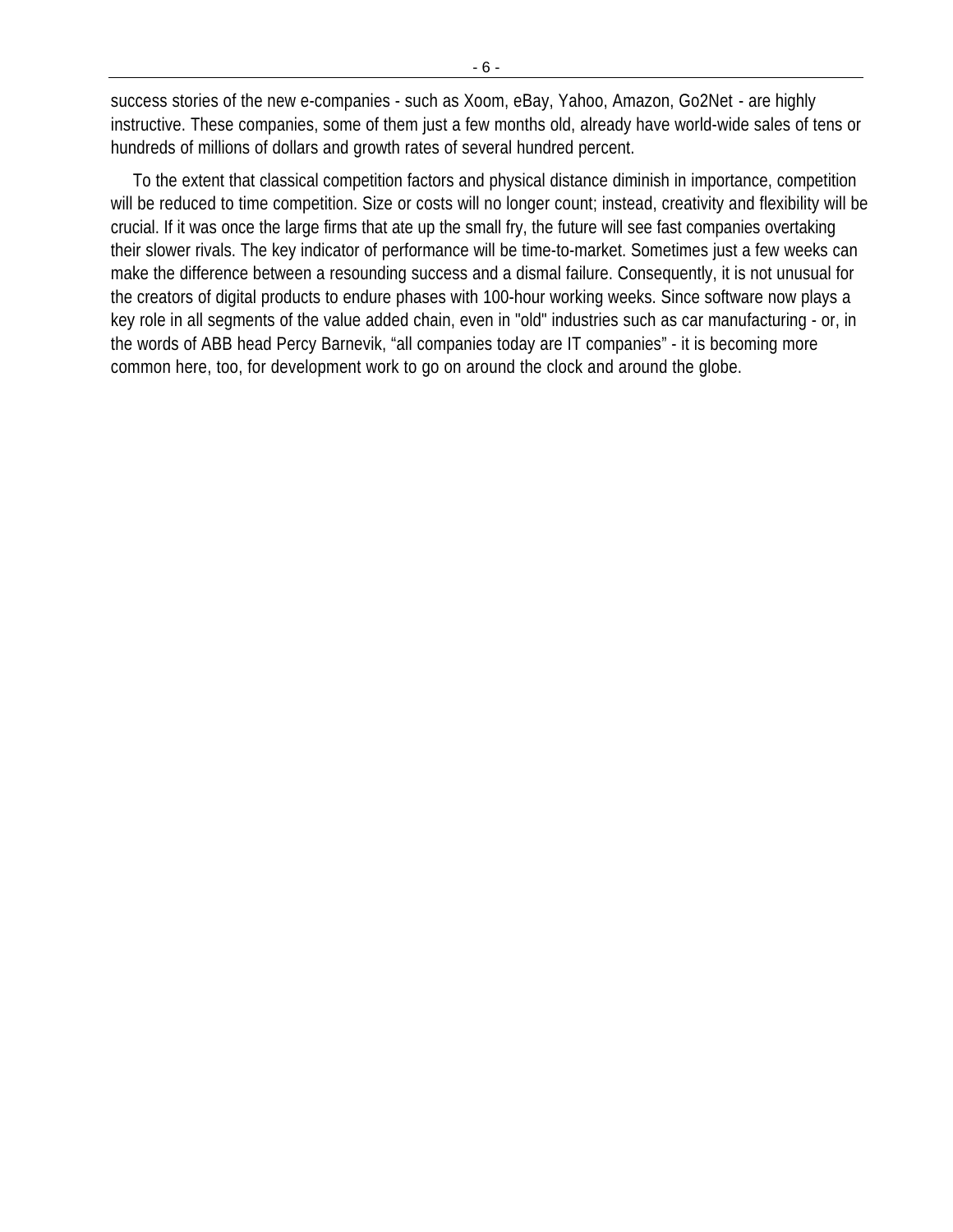Frankfurter Allgemeine Zeitung, Overview of Enterprises in Practice, Monday, 8 May 2000, p. 33, No.106 The New Economy (2)

# Network effects and the economy of attention

# **The balance of power between employees and companies is shifting / Stronger orientation towards employee interests / The New Economy (2) / Ulrich Klotz**

The "new economy" is turning familiar certainties upside-down. Market capitalisation of Internet companies now overshadow those of important automobile concerns and, most significantly, the importance of production factors is changing. Labour, designated as "human capital" when associated with knowledge, is becoming a scarce commodity. But value added chains and conventional networks, too, are dissolving because new rules now apply to the game. The author has dubbed them the "Economy of attention". (noa.)

The value of information products and network components is measured by other standards than that of conventional material goods for which there is a direct link between scarcity and value, for instance. Gold is more valuable than wheat, although it is not edible. The exact opposite applies to software and certain other information tools (albeit not in all cases): their value increases as they become more widespread. A fax machine is worthless if it is the only one in the world. But every additional installed fax machine increases the value of our own machine (and that of all others). The faster a computer program is distributed, the sooner it will become the (de facto) standard and provide the basis for follow-up business.

Networking effects that increase the value of a product with each additional installed unit can quickly bring about lucrative monopolies, as demonstrated by Microsoft and Intel. For this reason more and more IT companies are adopting strategies of giving away their products. These free products are a quick way of achieving a critical mass of customers. Once a standard has been thus established, it becomes extremely difficult for the competition to gain access to the market. Marketing complementary services is then all the more profitable. Prime examples are companies like Netscape and RealNetworks, who used free products to build market shares of 80 percent and astronomical stock market valuations. Mobile telephones and PCs are also being given away by the hundreds of thousands in the USA. This is often simply a new version of the old AT&T model: free telephone connections make it possible for customers to use a new communication service. What is new is the speed: there have been instances when world markets and monopoly positions have been conquered via Internet within a few weeks.

Free net-based services of all kinds have since appeared on the scene, along with the first Internet providers who actually pay customers for time spent online instead of charging them for it. This type of advertising-driven business model – comparable to free television – makes plain what it is that is actually becoming scarce and expensive in the information economy. The characteristic feature of the information society is not that information is taking on a special value: it is the flood of information that people can no longer cope with. The real bottleneck is the capacity for taking in and processing the wealth of signals, symbols and stimuli. Since information that receives no attention has no economic value, its value is not intrinsic, but depends on the resource that it taps: information uses the attention of its recipient. If IT makes it increasingly possible to provide more information than we can hope to take in, then the scarcest of all factors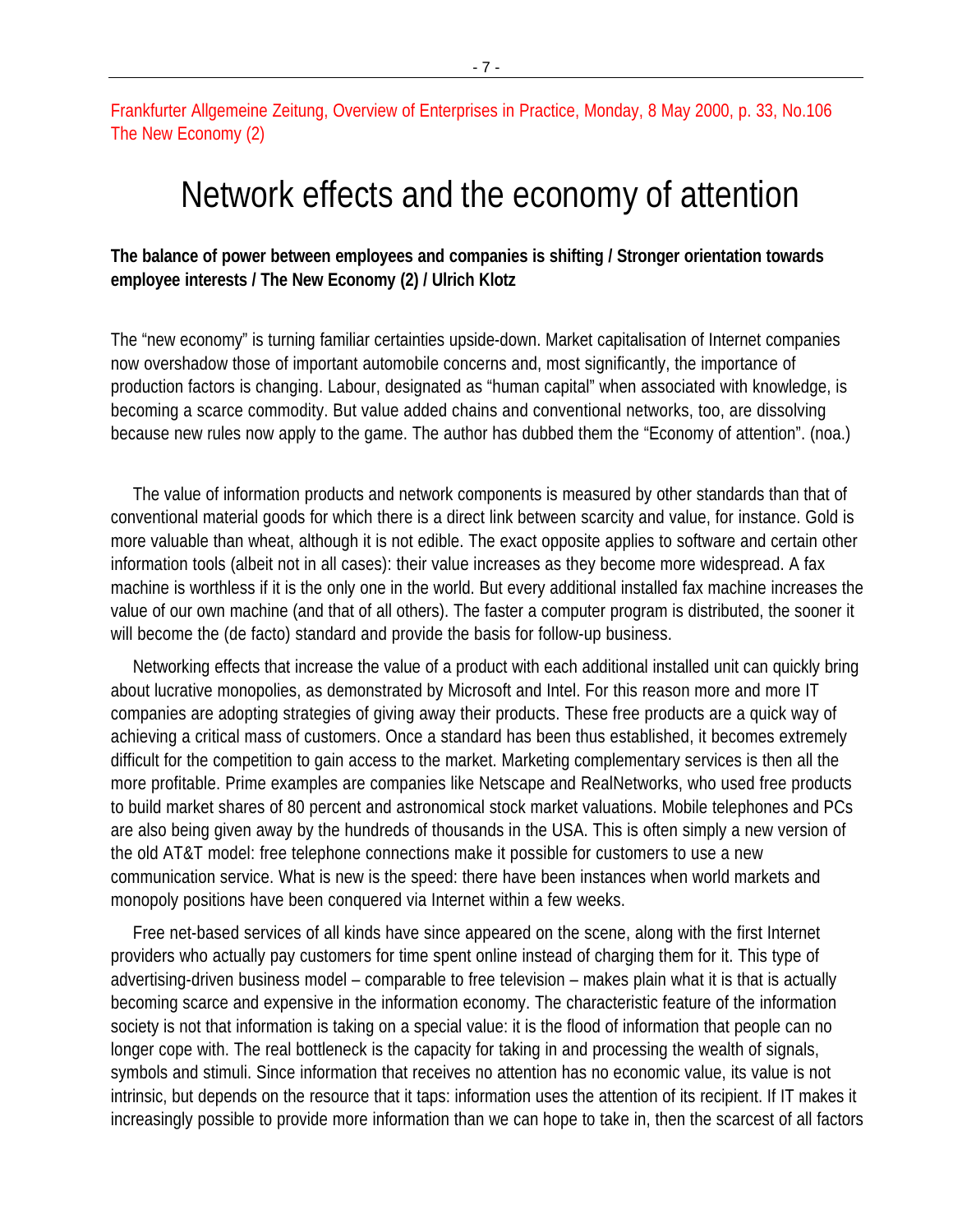in the information society will be attention, for attention - like time - cannot be increased in quantity. The greater the flood of information, the more the factor of attention will be valued and rewarded. TV ratings, circulation figures, numbers of site visitors, accesses or citations are measures of "attention revenues" that can indeed be converted into ready cash. Soaring advertising budgets and fees paid to stars, and exploding values of brand names or popular Internet pages are just a few indications that the new theory of the "economy of attention" indeed has a basis in reality. Here are two examples: the American basketball star Michael Jordan is paid approximately \$20m for advertising sports shoes per year for Nike, an American company - about twice as much as the twelve thousand Asian seamstresses who make these shoes. And the cable TV company AT-Home paid \$6.7bn for the Internet search engine Excite. By way of comparison: the American automotive group Ford paid \$6.45bn for Volvo.

Alongside these developments, the universally evident trend that places ever-increasing value on popularity, celebrity and brand names is intensifying the so-called "information paradox": the fact that to estimate the value of information, one has to know it – but then one no longer needs to acquire it. As a result, the information economy attaches importance to different value factors or evaluation substitutes such as trust, reputation, renown, relationships or loyalty.

#### **New value standards**

According to traditional economic theory, the value of real goods is based above all on unit costs. Companies have traditionally been valued according to their balance sheets and their holdings of cash and inventory. Financial transactions, on the other hand, are valued on the basis of the anticipated potential for future earnings.

In reality, however, markets for what economists call "real goods and services" have begun acting more and more like financial markets. Especially in the new economy, the market capitalisation of companies is now routinely an enormous multiple of their book values - a trend that continues to gain momentum. Thus stock markets, as a sensitive indicator for trends and competition factors, provide additional proof of the rapidly expanding significance of knowledge in value creation.

Almost symbolic of the transition to the information society is the rise of Microsoft to become the world's most valuable company. The market capitalisation (> \$450 bn in 1999) of this relatively young company now exceeds the combined worth of the twelve automotive groups with the largest world-wide sales (!). An old industrial giant like General Motors, for instance, with a vast empire of expensive facilities, revenues ten times those of Microsoft and almost thirty times as many employees, has only one-tenth the market value of Microsoft.

If Microsoft employees were to stay away from work starting tomorrow, the result would be the biggest stock market crash in history, for the company's book value is negligible: a few office buildings and computers. This scenario shows that the employees, the so-called human capital, are the only important capital in the new economy. Raw materials, machines, energy, property and tangible assets - the entire range of traditional production and competition factors are losing all importance - and with them the economic theories based on them.

One feature that sets human capital apart from material capital is the fact that it cannot be owned. Consequently, the balance of power between employees and companies and the relative positions of labour and capital are changing in the information economy. It is no longer the capitalists, but rather the employees who own the decisive means of production: the knowledge in their own heads. For this reason, successful companies in the new economy typically make efforts to act in the interests of their employees and develop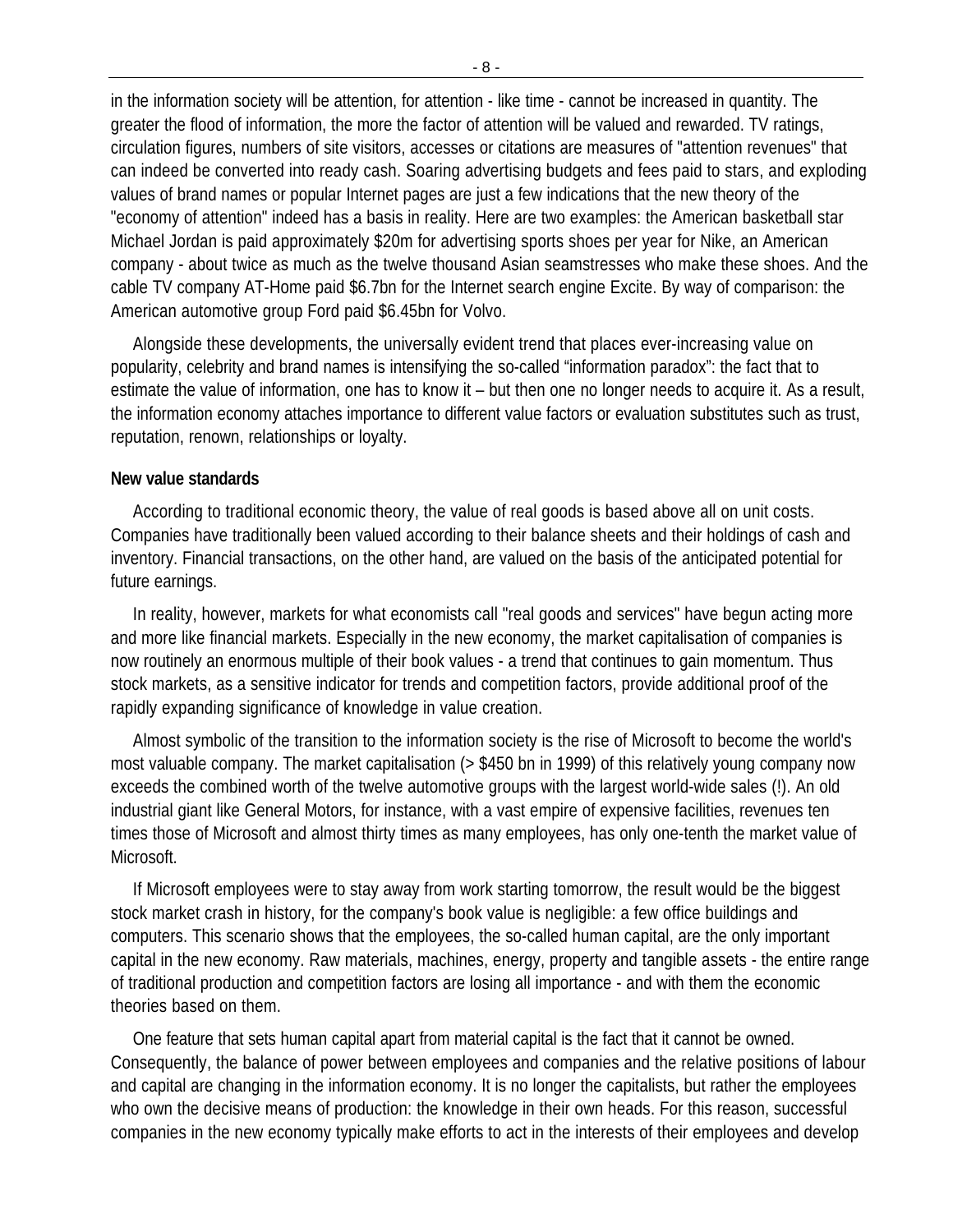an enlightened corporate structure. "The First Tennessee Bank publicly declares: 'employees come first, followed by customers, then shareholders'..." The international consulting company Ernst & Young has observed a trend for some time among institutional investors to invest in companies known for their appeal on the employment markets.

#### **Employees and stock market valuation.**

"In other words: in the long term, business success is seen as most likely in companies where employees are treated in a way that enables them to optimally develop their skills. While the strategies practised in the old economy to optimise shareholder value were often rightly criticised as short-sighted profit maximisation, new strategies are obviously coming to the fore in the new economy that in some respects are similar to the humanisation demands raised for decades, not least of all by unions. One sees: anyone who treats knowledge workers like share packages will go under.

One very high-profile manifestation of these new attitudes, and of the rise of a new economy, is reflected in the annual "Global 1000" table (a list of the thousand leading companies in the world in terms of market capitalisation). During the past decade the table has gone through unprecedented upheavals. Just ten years after 1989, when seven of the top ten places were held by Japanese companies, not one remained. Business Week's laconic comment: "What has happened in the meantime: the Internet." And indeed, among the 50 most valuable companies in the world are 19 firms that profit directly or indirectly from the Internet. Newcomers such as the network company Cisco (\$676 bn) needed only a few years before overtaking established industrial groups like DaimlerChrysler (\$149 bn), still Germany's biggest company in terms of sales. Even the Internet company Yahoo, the operator of the most-frequented web portal, has since surpassed the largest German industrial corporation with a market capitalisation of DM 179 bn.

Anyone who once dismissed this dizzying trend as a temporary Internet euphoria or even as a bubble economy, sure to burst before long, was disabused of this notion no later than the day when AOL bought Time-Warner. This acquisition, the largest take-over in history, was unanimously interpreted by business commentators as a turning point and a milestone in the transition to a new era. For the first time, the old medium was swallowed up by the old one - Time-Warner, in existence since 1922, the world's largest (and highly successful) media group and the young (founded in 1985), nimble and relatively small Internet company AOL. "AOL is not making an acquisition on the basis of future hopes, but rather a company whose market capitalisation reflects real assets and relatively reliable profit generators, that is to say a company evaluated on the basis of the arithmetic of the old economy," pronounced the Frankfurter Allgemeine Zeitung. The Süddeutsche Zeitung commented on the mega-transaction as follows: "If the 19th century and, perhaps until the lunar landing, even the 20th century are seen as periods of production and mobilisation of raw materials, goods and commodities, then we will have to place the 21st century under the heading of digitalisation right from the start." Spiegel magazine, too, conceded: "Since the AOL monster deal there is no doubt: the Internet is revolutionising the economy… a new type of economy is arising with its own rules and unforeseen effects."

### **Economy of the invisible.**

On the basis of market capitalisation tables, newspapers and magazines were soon speculating on previously unimaginable scenarios: Yahoo buying Siemens, Cisco buying VW or Sun taking over Daimler-Chrysler or some other pearl of the old economy. In any case, they could afford it. Business Week and the Financial Times were even bolder in their assessments, predicting that the Internet would change the world even more radically than the printing press and steam engine combined. These daring pronouncements are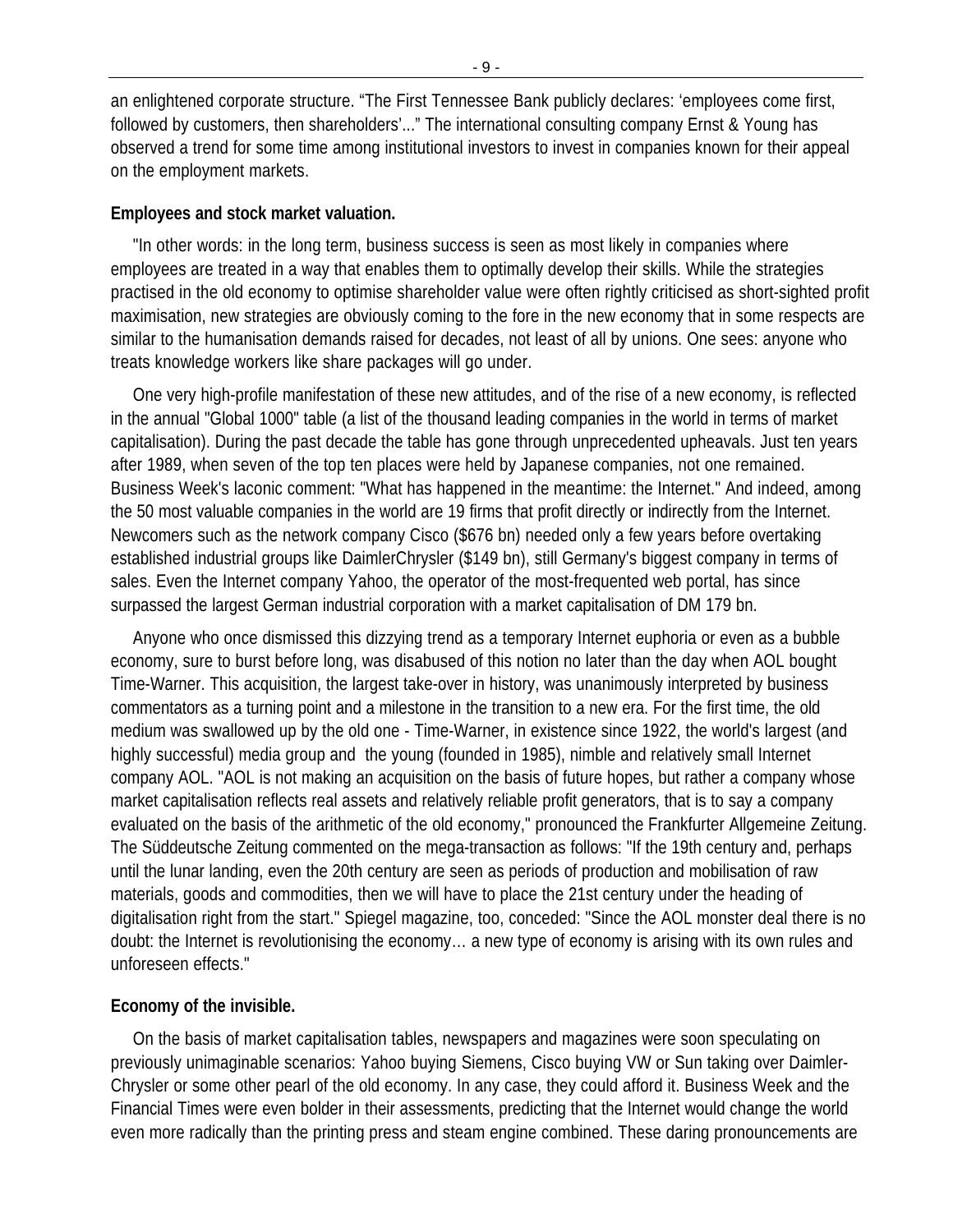all very well, but can be evaluated, if at all, only with hindsight. One thing is already obvious today, however, namely that these upheavals are far more rapid than anything we have seen in the past. And at least since the AOL/Time Warner deal it has been clear that the "economy of intangibles", shaped by digital information, is beginning to dominate all other areas. Investors, at least, are confirming the view expressed years ago by the future researcher Alvin Toffler: "The central event of the 20th century is the overthrow of matter."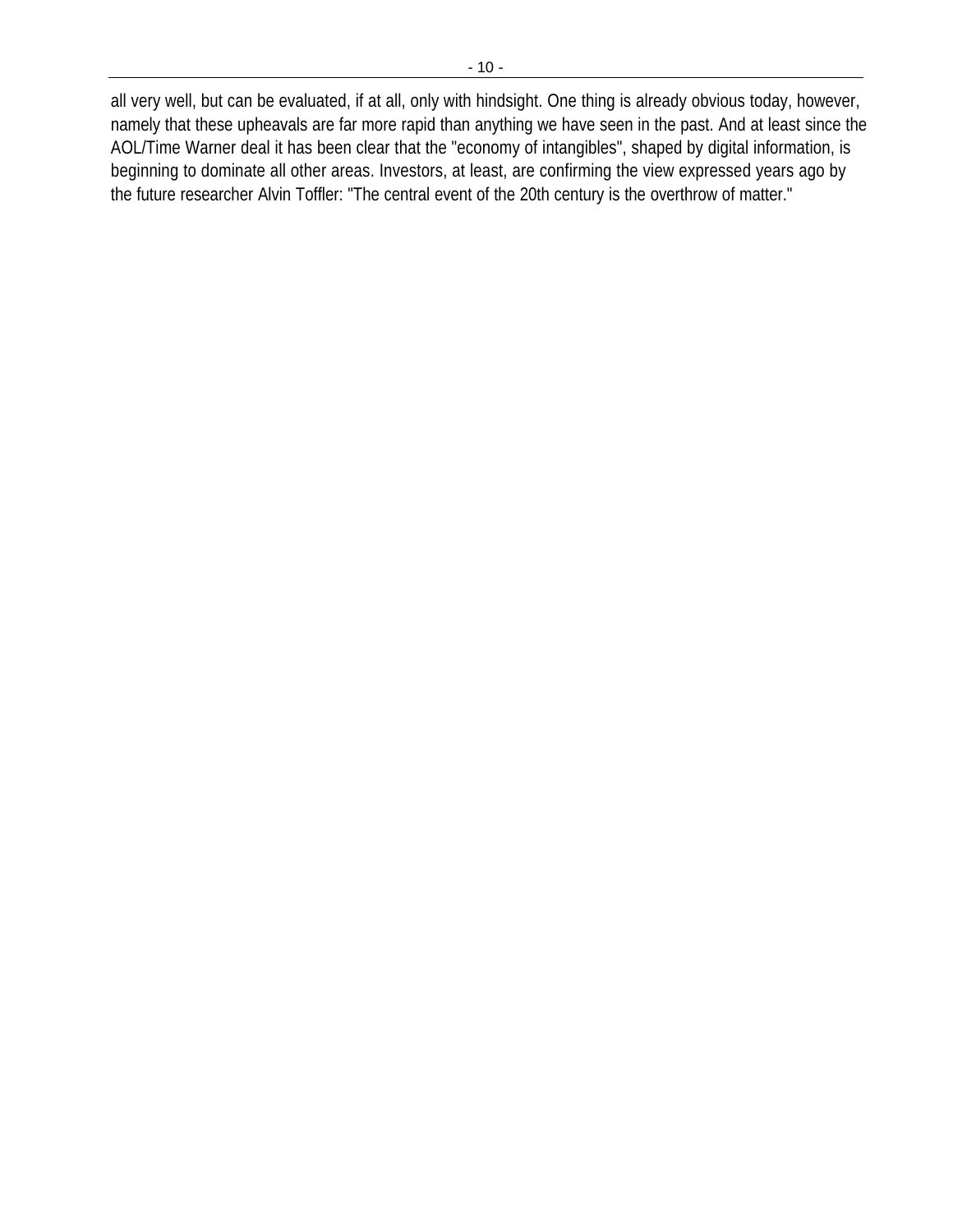# Frankfurter Allgemeine Zeitung, Overview of Enterprises in Practice, Monday, 29 May 2000, p. 33, No. 124 The New Economy (3)

# New company models lead to a new definition of work.

# **Networks extending across the entire value creation chain are increasingly eroding traditional hierarchies / New Economy (3) / Ulrich Klotz**

"The system of lifelong paid employment is probably just an episode in human history. The package that was wrapped up at the beginning of industrialisation – social security and social integration only on the basis of dependent employment – is now coming unravelled." This quotation from Werner Dostal accurately describes what companies, policymakers and unions are now facing with the changes in economic life described by the phrase 'new economy'. The author's conclusion is that work will continue, but that the stable job will not. (noa.)

The spread of IT is creating an economy that is based more on the production of ideas than its predecessor, which was guided by the goal of producing objects at the lowest possible cost. Consequently, the tasks and structures of organisations are being transformed. The ability to learn is becoming an organisation's most important competitive advantage, i.e. the ability to produce new knowledge - ideas and innovations - from existing knowledge as fast as possible. Innovations, however, required a radically different climate from any that can be provided under the management and company structures introduced around 125 years ago to organise the efficient production of goods.

In the hierarchies typical of the industrial society, innovative ideas constantly encounter obstacles, since an essential means of exercising power in this organisation form is the monopolisation of information. Since new ideas always represent a threat to old ideas and, consequently, to existing power structures, innovations that are good for the company but bad for management are usually suppressed or at least impeded: "Creativity is basically foreign to the organisation. Organisations actually thrive on the tendency to ignore creativity." (Reinhard K. Sprenger). We have all seen it: in bureaucracies there is always a great deal of talk about innovation, but there is often no real desire for change.

The ponderousness of hierarchical organisations is primarily due to the fact that individuals tend to direct more loyalty towards their immediate superiors than to the organisation as a whole. In his book, "The Theory of Yes Men", the American economist Canice Prendergast demonstrated many years ago that "... organisations that promote and remunerate employees on the basis of assessments by their superiors have little chance of survival in a rapidly changing business climate". Hierarchies have a corrupting influence on the human spirit, for they encourage opportunism as a behaviour pattern that favours success and is rewarded very quickly with promotion: "It's better to be wrong with the boss than right against the boss."

The most convincing evidence of the resulting rigidity is the oft-remarked fact that the top levels in hierarchies lose contact with reality sooner or later, because the organisation is eventually deceived by its own self-image – which often leads to its demise. Abundant examples from the IT sector include former IBM chairman Thomas Watson, who estimated in 1943 that there might conceivably be a market for as many as five computers, or Ken Olsen, the head of the now defunct DEC, once the world's second-largest computer maker, who declared as late as 1977 that there was no reason for anyone to have a computer at home.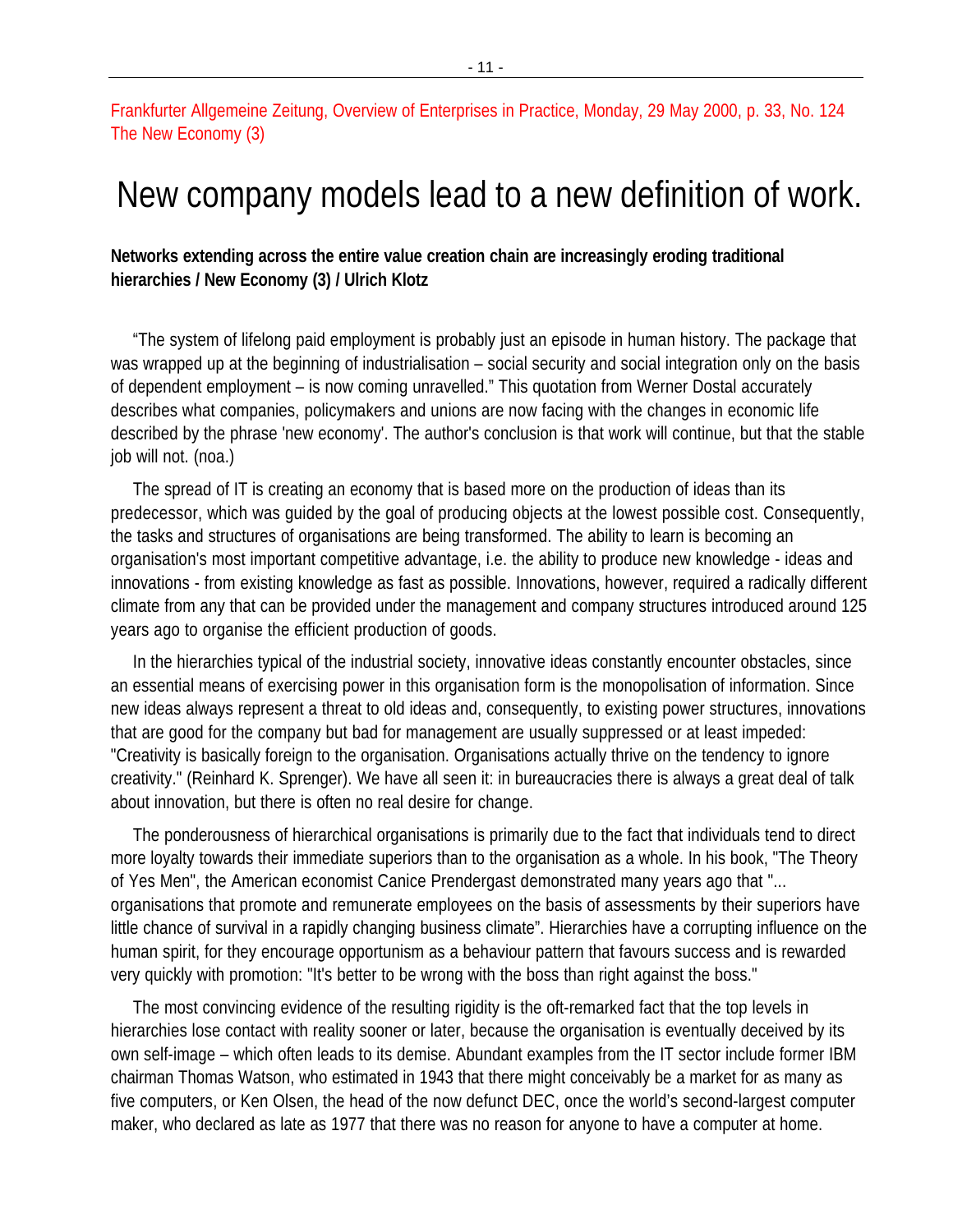Similar cases, such as Heinz Nixdorf – who kept deriding PCs as toys until it was too late to save his company – could be listed almost indefinitely. If top management in the highly innovative IT industry displays a tenuous grip on reality, it can be safely assumed that false assessments of this kind occur even more often in the boardrooms of organisations and sectors less open to innovation – such as public authorities, political parties and associations.

### **Farewell to hierarchies.**

One characteristic of the new economy is thus a gradual shift away from the organisational form that still prevails today – the functional hierarchy. This also means the disappearance of one of the great demarcation lines of the industrial age: the sharp distinction between those who make decisions and those who carry them out. The system of orders, obedience and supervision is being replaced in more and more areas by postindustrial forms of cooperation in which knowledge and individual skills can more effectively reach their potential. Instead of adherence to duty, what is measured and assessed is success – a method that is as effective as it is ambiguous, and raises many new questions, since the old regulatory mechanisms now have little effect.

In the new economy, growth depends primarily on efficient flows of information between people. This means that the way people interact has a far greater impact on business success than technology or collective agreements. As a result, the old functionally and hierarchically structured organisations are being replaced by networks of much smaller units with greater autonomy. This kind of organisation has stronger learning capabilities, since communication does not encounter as many barriers – i.e. departmental boundaries and hierarchical levels – that need to be overcome. In place of rigid lines of communications, an open market for information and ideas is taking shape in which all kinds of direct communication – formal and informal – are possible without distractions of rank or territorial fears.

 In the IT industry, which is at the forefront with its extreme dynamism, models of future work are already taking shape today. Often there is neither a fixed job description, nor long-term career paths. There are definitely no punch clocks to register how much time employees spend at work. They decide themselves on working times and the amount of work to be done: what counts are the results. Work is done in small teams that carry out their projects with a high degree of autonomy. Once the task is completed, the group dissolves and the members seek out other employees within the company's internal job market with whom they can jointly tackle new projects. Traditional supervisors and status symbols have almost no significance. When people can decide how, where and when they will work, they need no one to monitor them. Employees remunerated on the basis of performance will ensure themselves that they make optimal use of their efforts. They thus become "employee-entrepreneurs", or "dependent independents" - and "in the end, the historical difference between capital and labour with all its advantages and torments is relocated and placed within the employees".

In particular the ever-shorter innovation cycles - like those especially prevalent in the PC sector - lead to a dilemma that practically forces the introduction of new company models and working forms: the market is changing with ever-increasing speed, and products are becoming obsolete more quickly than ever; meanwhile, however, it is taking longer and longer to develop the skills and competencies needed for new, more complex products. Thus, product planning and skills development must be uncoupled. For new projects, companies can no longer keep enough of their own specialists "on supply". But when there is no longer enough time to qualify the existing staff sufficiently, recruiting methods must be adapted. The company needs specialists immediately who are ready to work - regardless of where they are found.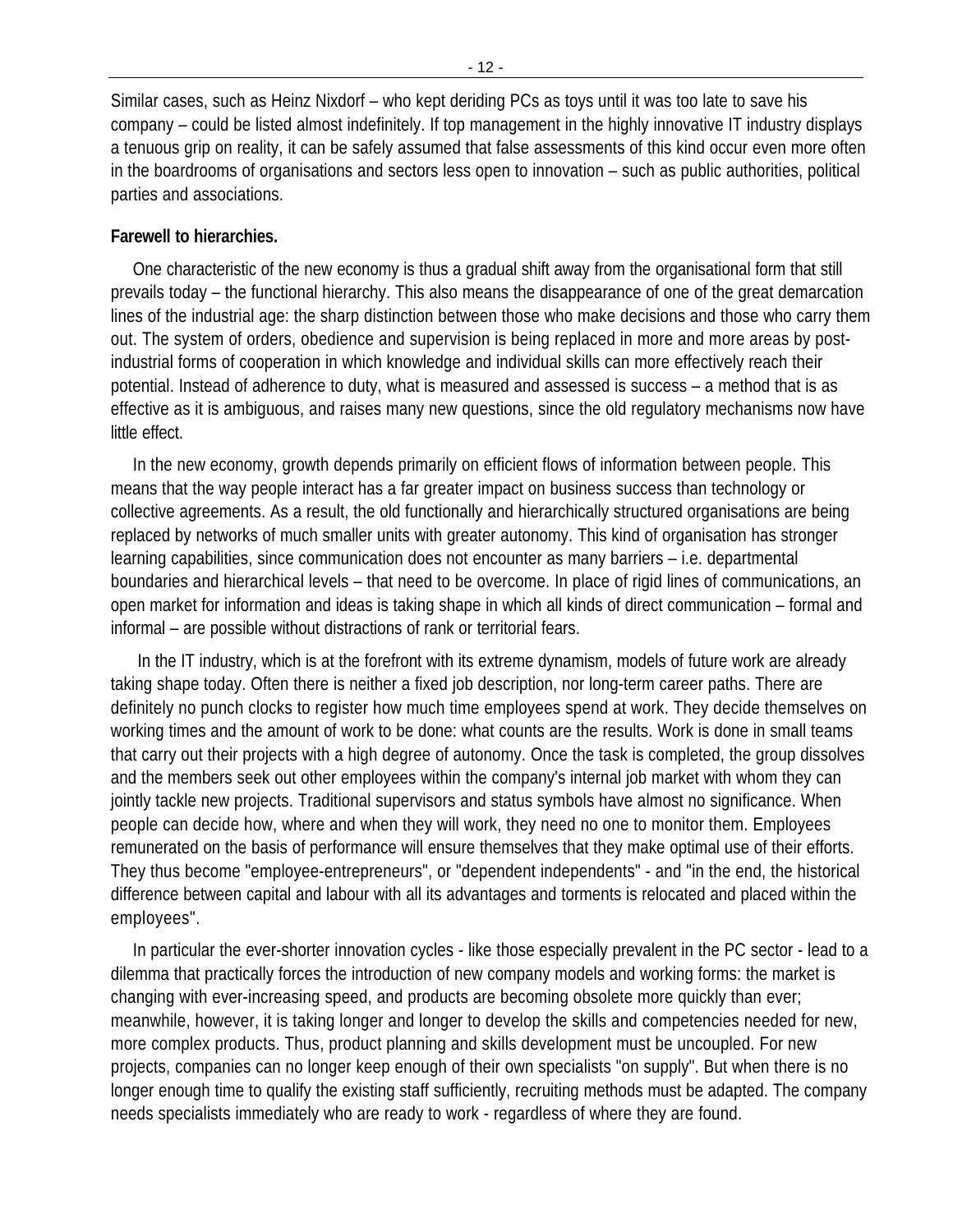Consequently, the company of tomorrow will often be little else than a small core made up of a few permanent employees who establish links to suppliers and external specialists and use these links to build a network for producing a common product. The term "virtual company", coined at MIT in the 1980s, has become the accepted term for this kind of network-like value creation community. "Virtual" means that all essential features of an object are present except the object itself. What appears to outsiders to be a corporation is in truth a fabric of relationships woven between highly diverse suppliers that is constantly forming and dissolving in response to current tasks and market needs.

# **The importance of networks.**

A growing number of companies that achieve multimillion dollar profits with just a handful of permanent staff serve to illustrate where the trend is going: from R&D to production and sales to after-sales service, all responsibilities are passed on to a network linking every possible type of supplier. Only strategically significant and lucrative core functions such as controlling the network, managing the brand name and possibly the product design remain in the company – everything else is "outsourced".

"Via the Internet a company can sell goods that it does not make in shops that it does not own, transported by trucks whose drivers work for another company. The transaction costs are so low in an Internet-dominated economy that the barriers for justifying the existence of companies are dropping." (Joseph B. White). Tom Malone of MIT coined the term "e-lance economy" for the organisation form of the future. This refers to networks of electronically connected freelancers as the backbone of a new way of working and doing business. The power of such groupings is illustrated by the rise of the PC operating system Linux that was created as the joint effort of freelance programmers all over the world and now poses a serious threat to the Microsoft monopoly. A hierarchically organised corporation like IBM would never have been capable of this achievement.

Apparently running counter to this trend, the current wave of mergers seems to suggest that companies are increasing in size. But beneath the surface of these often spectacular processes, a countertrend is in evidence – from the point of view of the labour force: 25 years ago, one-fifth all working Americans were employed by one of the Fortune 500 companies, i.e. the group of the 500 largest companies in the United States. Today this quota is well below one-tenth. Since 1980, these companies have shed 5 million jobs. During the same period, 34 million new jobs have been created by small American companies. However, the term "job" in the conventional sense does not apply to many of these positions - just one-third of the workforce in Silicon Valley and the surrounding area have fixed jobs, for instance. Here, too, the e-lance economy is highly developed. The largest private employer by far in the USA today is the temping agency Manpower. This is a further indication of the enormous efforts of companies to replace fixed costs by variable costs to position themselves to react more flexibly to the breakneck pace of market changes.

# **New definition of work**

Industrial production requires the transport of the human production factor to the location where goods are produced. Computer networks, by contrast, bring the production factor - information - to human beings. For many forms of information work, there is no longer any need for workers to be cooped up in "barracks": work again becomes what we do and not where we go. The inflexible regimen of time and place – a fundamental pillar of industrial working culture – thus becomes dispensable. Like every transition, this development has its pros and cons: Gil Gordon, one of the pioneers of telework, puts it succinctly: "The good news is you can work anywhere, anytime. The bad news is you can work anywhere, anytime."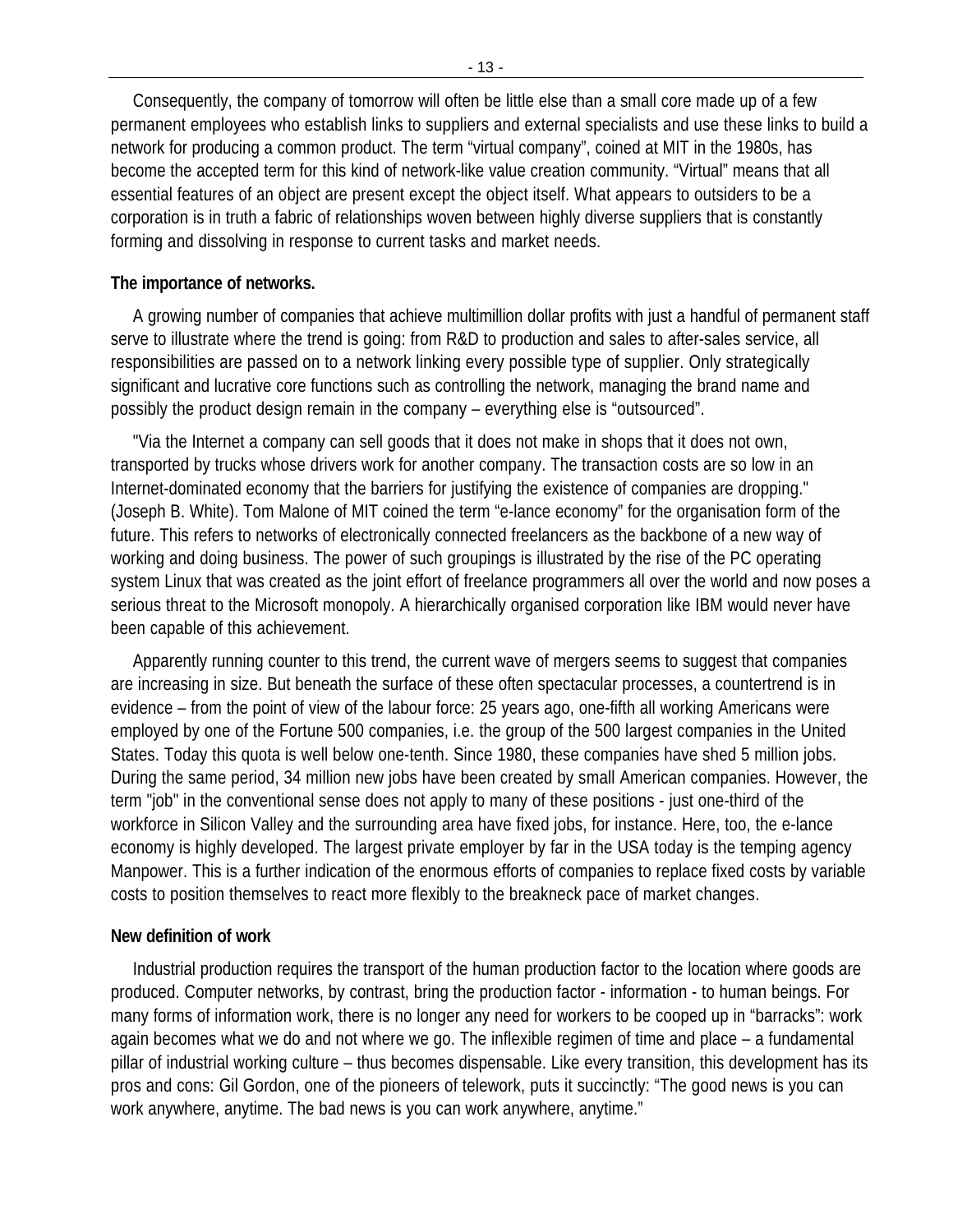The concept of the office that arose with the development of industrialisation - from the time when people had to travel to their files in order to work - is becoming more and more anachronistic in many cases. "No one will attempt to claim seriously that the eight-hour day at the office is a particularly good stimulus for creativity and innovative ideas." Peter Cochrane, the head of research at British Telecom, sums it up neatly: "I only go to the office to be interrupted." In other words: what is still important is to have meeting places and opportunities for unplanned discussions and informal communication, without which many a company and organisation would long since have gone out of business. Companies that have recognised the nearly inestimable value of informal communication have also begun to take this insight into account when designing premises for information workers, conceiving them as communicative rooms that foster creativity and no longer as administrative buildings in the form of tracts of isolating office cells or nerve-deadening halls of desks.

#### **"Atypical forms of work"**

As the new company models proliferate, forms of work are spreading that we still refer to as "atypical": part-time work, temporary work, limited contracts, telework, contract work and other forms of (pseudo) entrepreneurial work. The proportion of so-called "normal employment relationships" has already fallen to twothirds of the workforce. Experts estimate that the two groups - those still working full-time under "normal" conditions, and those for whom the working situation that was once the rule is now the exception – will soon be equal in number.

Although industrial production continues to rise in absolute terms, its relative importance is declining. Like agricultural work in the past, industry-related activities will shrink in the long term to a residual quantity. The major leap in productivity is yet to come in most industrial sectors, since the true potential of IT has so far gone unrecognised in many areas. The situation is reminiscent of the arrival of electricity. Initially it was used only to replace steam engines through electric motors in factories, so that the productivity gains were negligible. Not until the 1920s was the full potential of this new technology understood. The insight led to the establishment of completely redesigned factories in which production grew at explosive rates. For the computer the situation is similar. For a long time it was seen as a machine for performing existing tasks more quickly. Over a period of many years, especially during the era characterised by centralised data processing, the "productivity paradox" was a frequent complaint: soaring IT costs actually led to falling productivity, especially in offices. Only now are more and more managers beginning to see that with the help of IT, operational processes can be completely restructured, as long as the computer is no longer treated as a programmable machine, but rather as a medium for helping people to work together.

Most tasks that are so routine that they can be measured will sooner or later be passed on to technical systems. Hence value creation in the future will take place more in the form of handling exceptional situations, and less in standard procedures. What remains are tasks that are for the most part beyond the reach of traditional forms of "regulation – the paradigm of the industrially defined working society." Consequently, incomes in the information economy are no longer proportional to the working time invested. Instead they depend on the skill, originality and speed with which new problems are identified, creatively handled and the solutions convincingly communicated. Parallel to this trend, conventional career paths, formal qualifications, standardised vocational profiles and fixed job descriptions are gradually losing significance. In the new era, the concepts that correspond to energy, specialisation and interchangeability in the industrial age are time, learning and adaptability.

Increasing income disparity is a widespread consequence of this development, phenomenon that has attracted notice among concerned politicians. Even President Clinton warned at the end of November 1999 at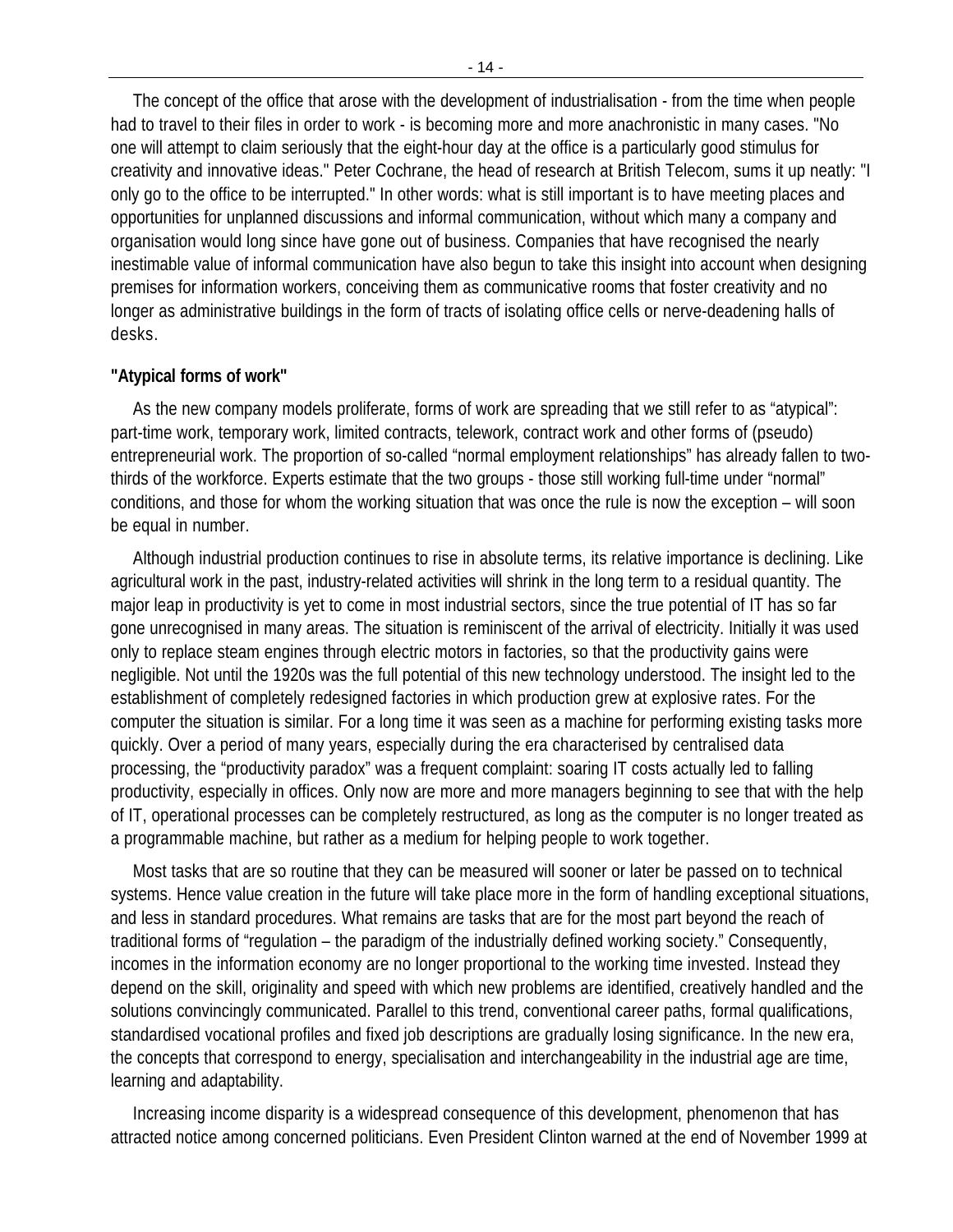a summit meeting in Florence of the "digital divide" - the widening division of society into those who are able to work successfully with the new possibilities of IT, and those who are largely cut off from access to these technologies and are increasingly sliding into the role of menials for the more successful. Peter Cochrane defines a two-class society on the basis of time buyers and time sellers: on the one hand, people who are nearly suffocating in (well-paid) work and spend a great deal of money to save a little time - for instance by using all kinds of service providers. At the other end of the scale there are those who use a great deal of their time to save a little money, for instance through time-consuming price comparisons and long distances travelled just to buy more cheaply.

In the information economy, trade is possible across all boundaries. This applies not only to goods, but also to labour. Work is becoming a commodity that can be redistributed at ever-decreasing time intervals, a fact clearly demonstrated by the many world-wide Internet auctions of labour(ers). Call centre employees in Dublin compete (or cooperate) with their American colleagues, as do programmers in Erlangen with their counterparts in Seattle, Bangalore or Moscow. For activities where the location of workers is no longer important, boundaries, regulations and institutions at the national level are losing influence, especially as linguistic and cultural barriers become more and more porous.

In short: work is still with us, but the stable job is not. Work will be understood in the future more as what people do, and not as something they have. The attitude to work defined by the traditional notion of "a job" will have to be abandoned. It is being replaced by thinking in terms of skills that enable people to earn a living.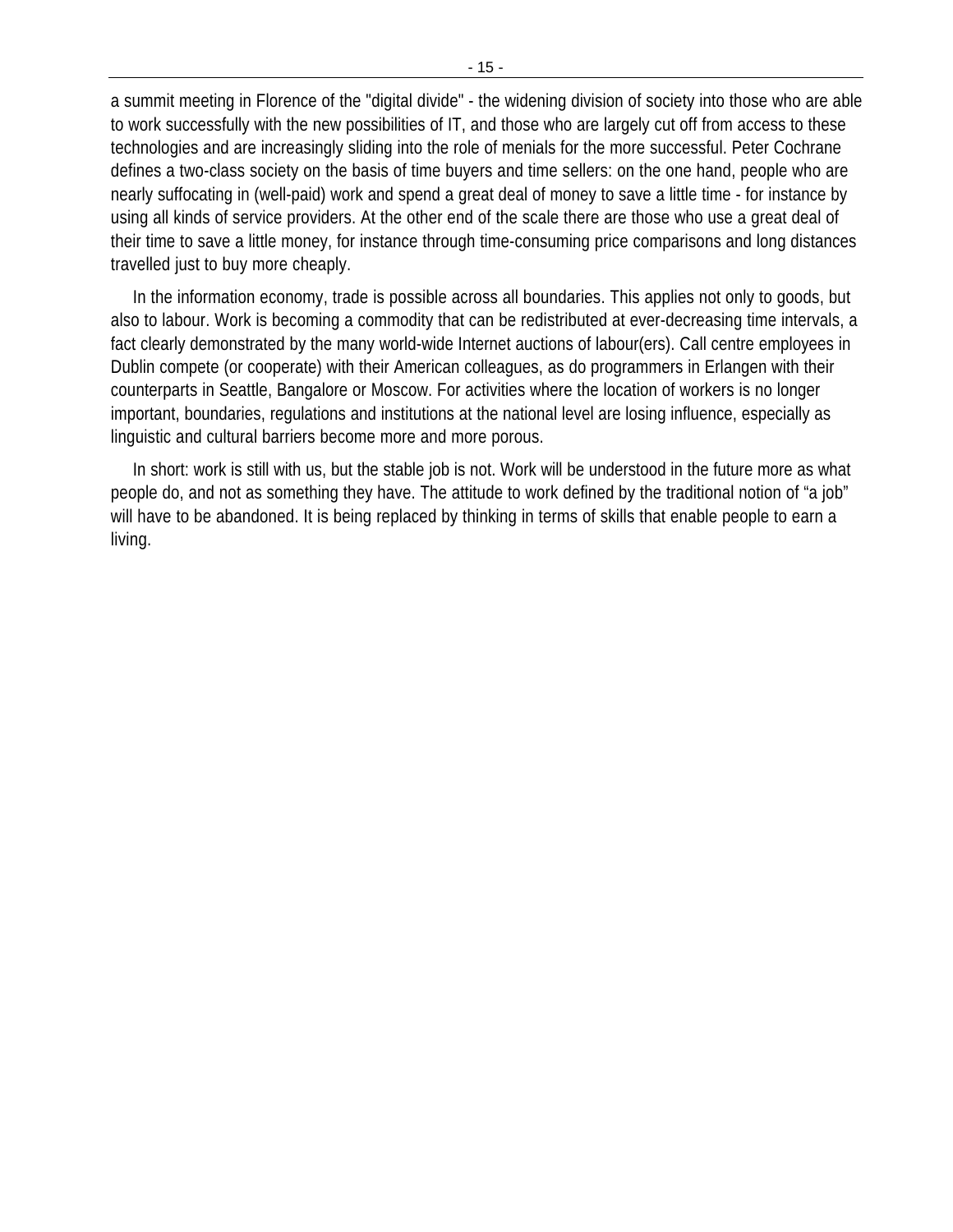Frankfurter Allgemeine Zeitung, Overview of Enterprises in Practice, Monday, 3 July 2000, p. 30, No. 151 The New Economy (4)

# Investments in information technology strengthen growth

#### **The US example shows the way / New Economy (4) / Ulrich Klotz**

In the future, states will not necessarily be successful unless they face the challenges of the Internet world. The key production factor in an Internet-dominated world is knowledge. The more people who have fast access to information and use it, the more the economy can grow and generate new jobs. The author describes below the fundamentals of an information society that has to some extent become reality in the USA, and where this country has some catching up to do. (noa.)

If we look back at the outline of the new economy presented in the previous articles, it seems reasonable to conclude that a confusing (working) society awaits us in the new century. Many familiar behaviour patterns, habits of mind and values that arose under industrialism will lose their validity. Before this backdrop, some of the efforts to lessen our most serious problem, that of mass unemployment, must be re-examined in a new light.

To see what lies ahead and what ought to be done, it is still always worth looking at the USA. But it is important not to distort this view with overly simple explanations, such as the claim that the low unemployment rate of 4 percent is mainly due to cheap "McJobs", i.e. badly paid jobs in the service sector.

The fact is: in gross terms, the number of jobs in the United States has grown by 60 percent over the past 30 years. In other words, where there were 50 jobs in 1970, there are now 80. In former West Germany, by comparison, 50 jobs crept up to 52 during the same period. The rest of Europe has not performed much better. Two-thirds of the new jobs are well paid, and just one-third are low-wage jobs. The growth motor has been above all the knowledge-intensive information work surrounding the IT sector. This is mainly where the income was generated that yielded the additional demand for low-income services.

Now the Americans are enjoying the longest boom period in their history. The annual growth rate of over 4 percent is the result of highly diverse developments, however. While some regions in the USA report consistent negative trends and dire poverty, other parts of the country (e.g. Seattle, Austin, Denver or the renowned Silicon Valley) are achieving growth of 20 percent and more. These compact growth regions, many of which have a high quality of life enhanced by a favourable climate and pleasant surroundings, are carrying the success of the entire country. It was especially these areas, for instance, that helped double the number of millionaire households in the USA to the present level of 8 million. The predominant working form in these localities has become what is known as SOHO (small office, home office), a development in line with the trend towards more "telecommuters": today there are already 16 million people for whom the idea of location plays hardly any role at all, and who often work freelance at home.

These observations illustrate the consequences of the technology that will dominate during the coming century: within all countries, individual regions will take shape that will successfully operate in a world without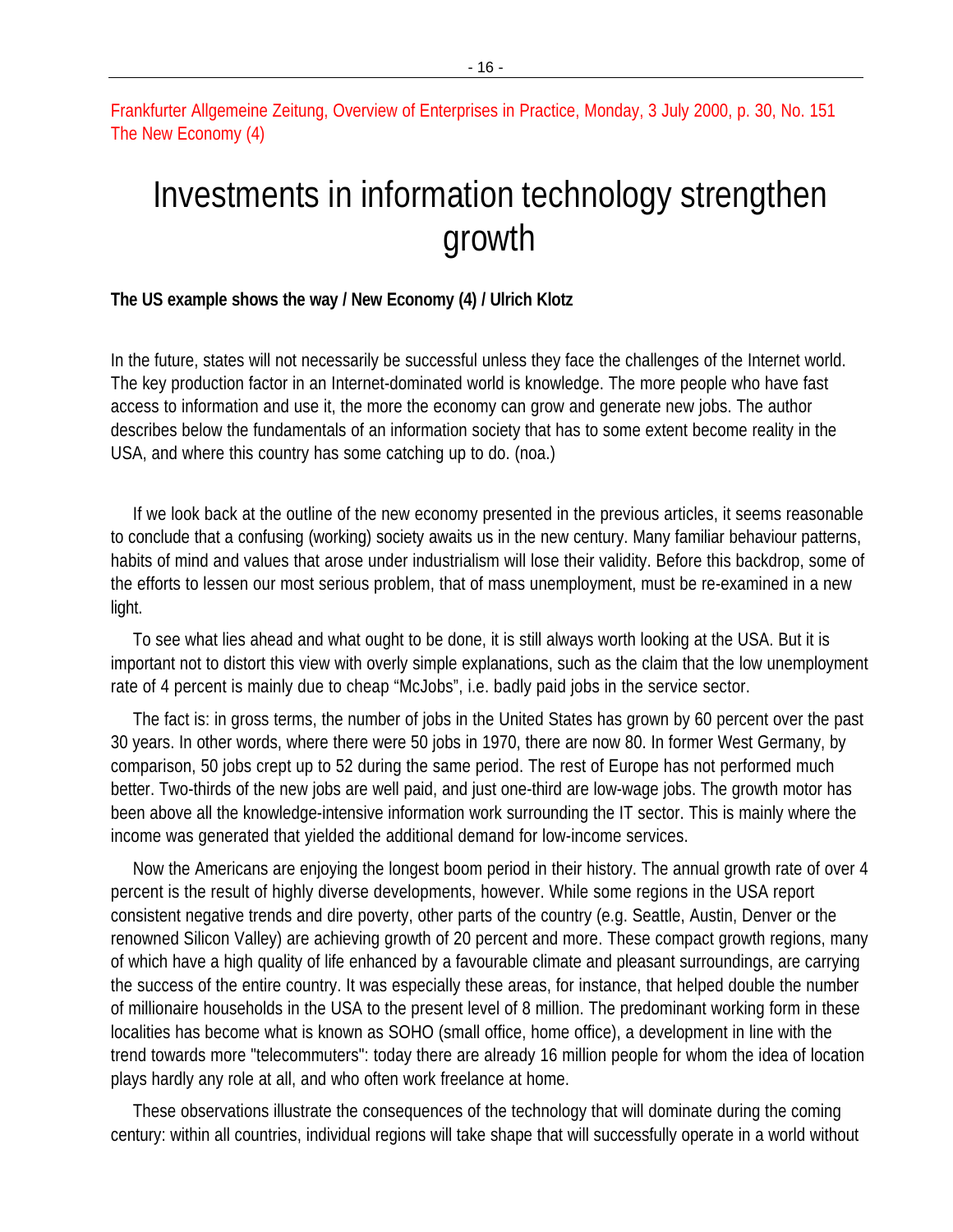borders. Or, in other words: states will no longer flourish because they have a large land mass or mineral deposits, for the key industries of the future know no boundaries. While the production of material goods will gravitate even more strongly towards the location of markets, the highly lucrative information work (and along with it, the capital) will tend to go where the knowledge is - for instance to Silicon Valley. The money now being pumped by Foreign investors into the already rich United States far exceeds the amounts being invested abroad by Americans. The consequence: a shortage of labour is now a far greater problem in the United States than a lack of employment.

#### **Reasons for success**

To European ears, the current plans of the US government sound utopian: it is planning to use the enormous budget surpluses (over \$4 trillion in 10 years) to pay off all the debt accumulated over a 200-year period by 2013. Should this plan prove successful, then it will represent a potential basis for social benefits beyond European politicians' wildest dreams.

What is behind this phenomenal economic success that has given the United States this unchallenged lead, further ahead of all potential rivals than any country ever before? It is first and foremost a result of the enormous head start gained over all other countries on the way to the "new economy". American scientists, entrepreneurs and politicians spotted the enormous importance of these technologies earlier than others, in particular information technology, and made massive investments in structural transformation. Among the success factors that have contributed to the clear domination of American companies in key sectors of the world economy, such as software and computer networks, are active R&D policies and early deregulation in nearly all areas.

The competitiveness of every economy is increasingly dependent on the number of people who have access to information and are able to utilise it. Here the IT infrastructure plays a significant role. And in this area the situation in Germany is not particularly good: the share of GDP accounted for by information technology, the per capital investments in IT and the penetration of PCs (61 per 100 inhabitants) are all twice as high in the United States as in this country, while the proportion of Internet users (30 percent) is actually three times as high. And these gaps are actually widening, for the annual growth rates in the USA are also higher than ours. Also worth mentioning in passing is the fact that the IT industry is achieving double-digit annual growth rates, contributing to overall economic growth.

Particularly revealing is the comparison in the USA between the information economy and all other industries: here a rapidly widening prosperity gap is apparent: while average incomes in the areas of software, IT services, consulting, financial services, telecommunications and media are constantly rising, they are now actually below the 1988 levels in the construction industry, manufacturing/production, transport and classical services.

Although the old economy still provides employment for at least four times as many people, the burgeoning sectors of the new economy already generate about half of all corporate profits. It is highly likely that social inequality will become more pronounced, since the "new economy" is achieving productivity gains of 35 percent annually. Even today, the upper fifth of the American population is taking in approximately half of all income, while the lower fifth receive just 3.6 percent of the cake. Business Week sees a parallel to the transition from the agrarian to the industrial society and, if the gap continues to widen, fears "enormous political tensions world-wide between the losers of the old and the winners of the new economy."

Of vital importance for the American employment market, regarded so enviously by German observers, are not so much the comparatively small number of computer specialists – much more significant is their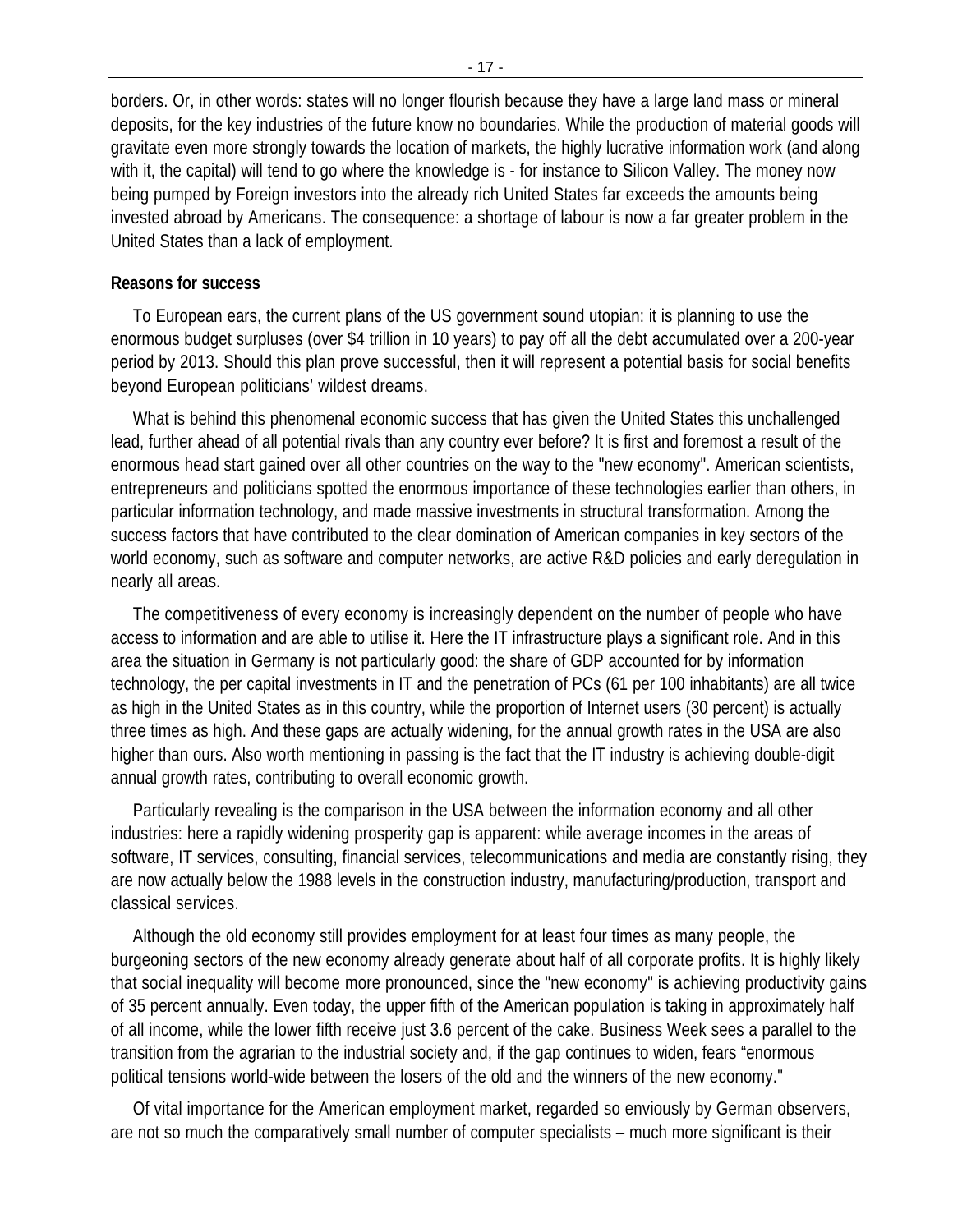effect on the rest of the economy. Experts predict, for instance, that US companies will be achieving \$2 trillion in sales in the business-to-business sector via Internet by 2003, and that about half of all business activity will be handled via Internet within ten years. This low-friction, fast means of carrying out transactions yields considerable economic advantages for the companies involved.

Of prime importance is the "content business", the trade in cultural products, which will soon completely overshadow all other sectors in the new economy. Even today the largest export sector in the US economy is not the aircraft industry, computers, or cars: it is the entertainment sector with films and television programs. Here, too, digital networks and satellite technology have long since taken on a key role. Andy Grove, the founder and head of Intel, the world's largest chip manufacturer, predicts: "In five years there will be no more Internet companies, since every company will have to be an Internet company to survive. Success will no longer depend on the number of factories and warehouses, but on how a company organises its information flows."

In view of these developments it is understandable that the United Nations emphasised technology in its most recent development report and, on the title page, points out the unequal distribution of Internet users in the world as a key problem of the future: North America, which accounts for just 5 percent of the world's population, has 50 percent of all Internet users. South Asia, with 20 percent of the world's inhabitants, is home to just 1 percent of the Internet community. The USA has more computers than the rest of the world put together. For the average Bangladeshi, the purchase of a computer would cost eight years' income, whereas the outlay for an average American is just one month's salary. The extensive statistical material presented by the UN impressively demonstrates that world-wide prosperity and development opportunities will depend to an ever-increasing extent on IT penetration and its effective utilisation.

### **Unfilled jobs as a brake on growth**

Conversely, these facts make it clear that a lack of IT specialists can have disastrous consequences for an entire economy. And this very issue is one of our central problems: in Germany there are currently 80,000 IT job vacancies. The total shortfall across the EU is 500,000. The shortage of IT staff is acting more and more as a brake on development. It sounds paradoxical, but it is really the case: unfilled jobs are a source of unemployment. In the final analysis, the plight of the "Old World" is to a great extent a result of our grievous underestimation of the importance of technology over the past 25 years. Thanks to well-organised special interest groups dedicated to guarding entitlements, Europe spent years investing mainly in the past (e.g. agriculture) instead of the future, with the consequence that not a single independent computer manufacturer is still in business today in the entire European Union. In the late 1960s, Germany still had an excellent competitive position in computer technology. If we had taken the many billions that have since drained away into agriculture, mining and the steel industry and invested these sums in education, research and technology instead, we would presumably be in a much better position with regard to unemployment and prosperity than the United States.

The articles that have so far appeared (25 April, 8 May and 29 May) can be retrieved by fax (DM 2.42 per minute). An overview is available under the fax number +49 (0)180-5 55 49 77.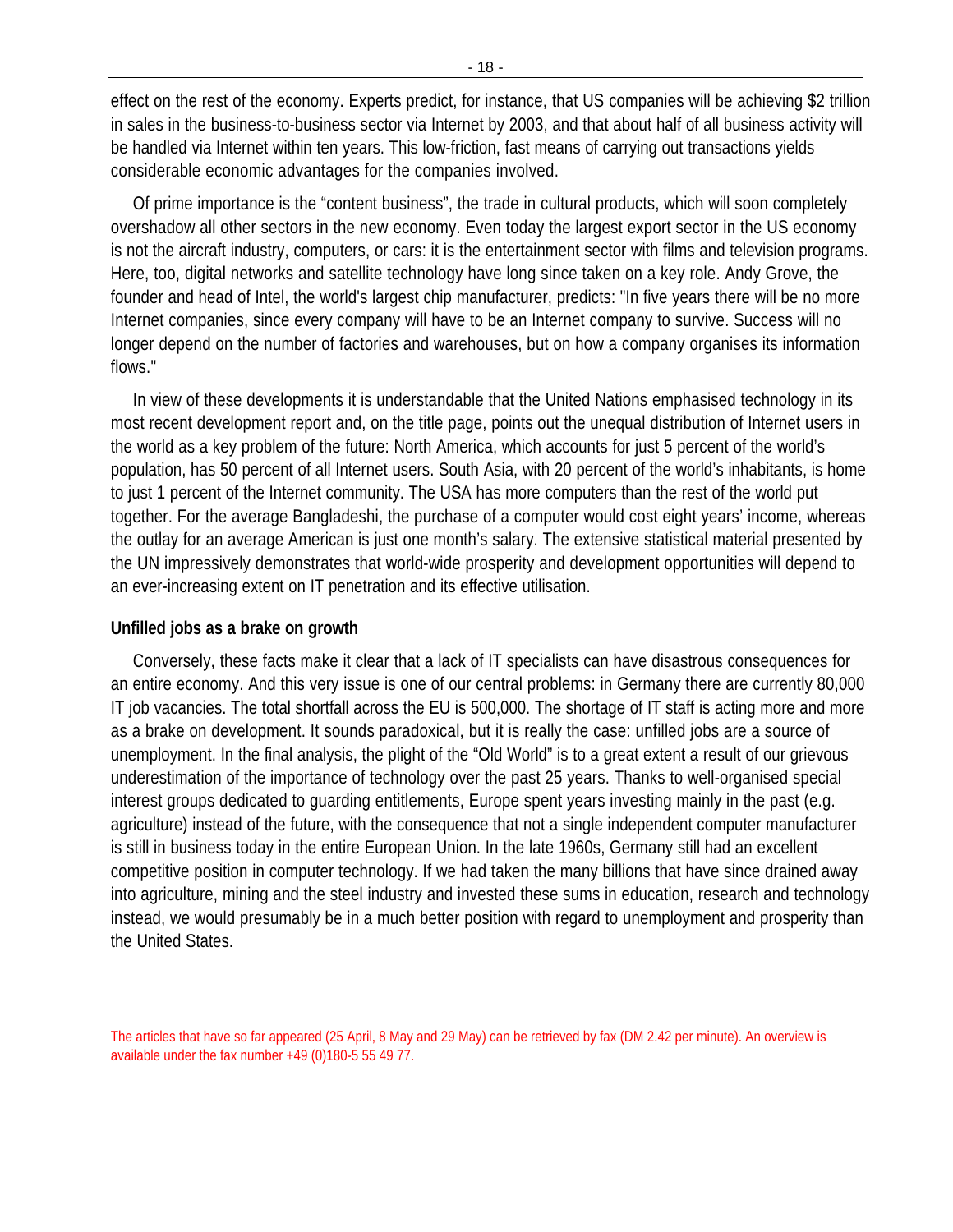# *The New Economy (No. 5)*

# **In the Old World: Industrial policy instead of innovation policy.**

In the most recent edition (January 2000) of the German government's annual report on research and development, "On Germany's technological competitiveness", it is difficult to overlook that in many respects we have fallen far behind the international leaders in a number of key technologies. We have also lost ground in our efforts to implement a structural transformation towards the creation of an information society. The report complains of "a lack of dynamism" and urges the implementation in Germany of "far-reaching structural reforms to avoid losing more ground". Not least among the areas affected by these concerns is the entire field of educational, research and technological policy – an area certain to gain continually in importance in an increasingly knowledge-based economy.

In retrospect we must concede that many measures implemented in the past under German and European research and technology policy have failed to achieve the intended results, since they have been based on a questionable concept of competitiveness based primarily on technological considerations and an outdated model of the innovation process.

Innovation is not a technical process, but rather a complex social process governed by economic interests, the balance of power in society and the workplace, cultural norms and values and other so-called "soft" factors. It is not limited to new products and processes, but also comprises new forms of behaviour – in science, business and politics. But instead of giving priority to fostering the ability to innovate, our research and technology policy has so far been explicitly skewed towards technology and has had a fixation on capital-intensive areas and high-profile prestige projects bearing catchy titles with strong symbolic associations. The "fast breeder" and the supercomputer "Supremum" are just two examples of the many megaprojects that have since run aground, taking billions in taxpayers' money with them. The basic problem: "Innovation is a microeconomic process, but the state is interested only in macroeconomics."<sup>1</sup>

For decades this approach meant that investments were made in technology instead of people. Instead of software (in the broadest sense of the word), human resources and urgently needed organisational innovations, policy-makers focussed sponsorship on hardware and classical innovations of products and processes. This policy demonstrated again and again the truth of the laments of such observers as Joel Mokyr in ZEIT: "State organisations are inherently conservative. Consequently, most major state-sponsored research projects have failed."<sup>2</sup>

Under the massive influence of corporate interests, it is not uncommon for state research sponsorship to be degraded to mere (thinly disguised) subsidies, thus frequently contributing to the perfection and stabilisation of existing (industrial) structures. Efforts to save jobs – in particular those made under some variants of what is

<sup>1</sup> Gero von Randow, Politik in der Zwickmühle, in: Die Zeit v. 26. 8. 1999, S. 29

<sup>2</sup> Interview mit Joel Mokyr, in: Die Zeit v. 26. 8. 1999, S. 30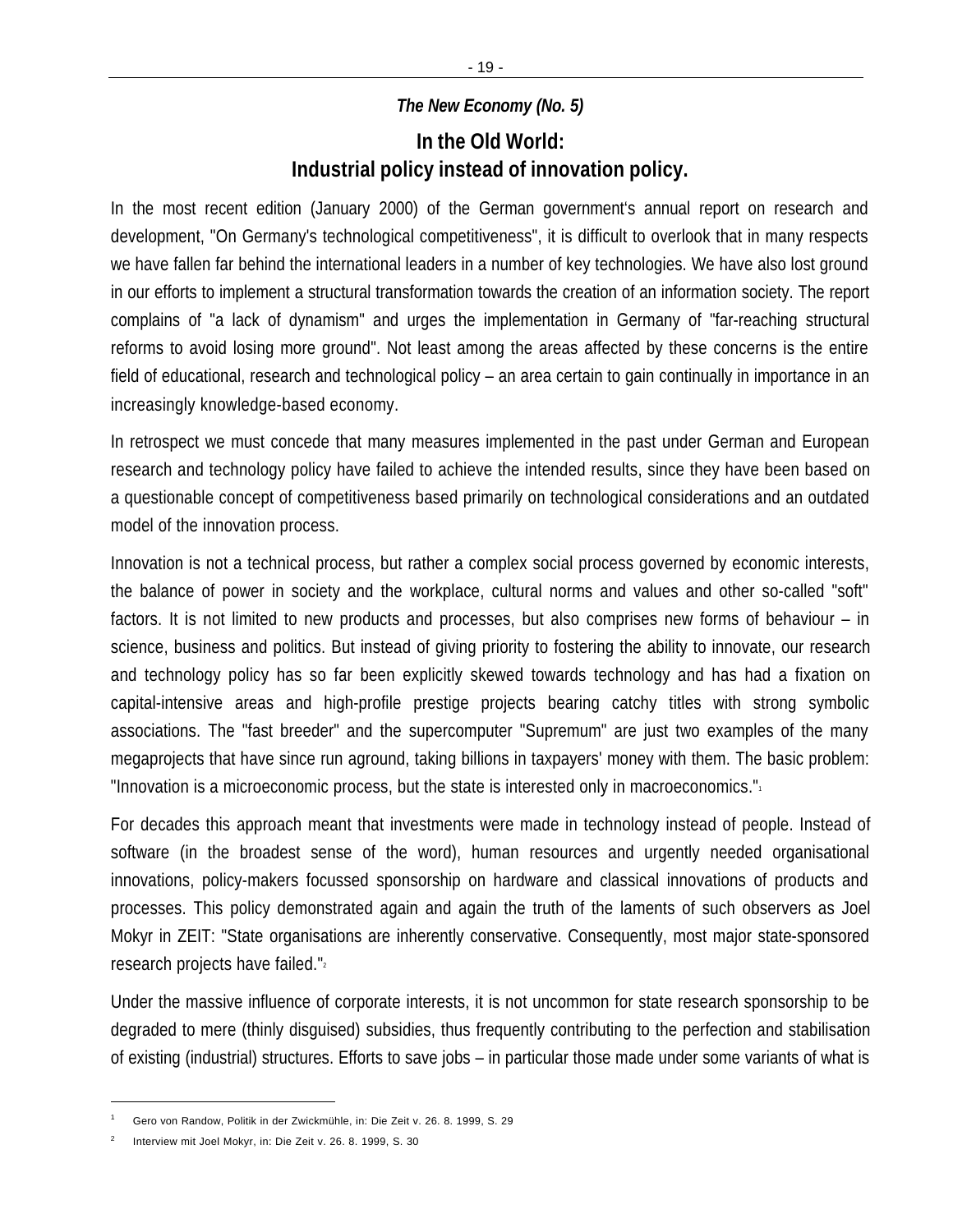revealingly termed "industrial policy" – have as a result often led in the long term to the very problem they were intended to avoid: increasing unemployment. For whether new technologies yield a positive or negative employment balance depends primarily on how quickly and thoroughly they succeed in changing the structures of the economy. While the innovative leaders profit from technological change, it is not uncommon for the negative results of rationalisation to outweigh the benefits in the case of the laggards.

"Thus, the menacing shortage of employment in the European welfare states is a home-made problem, caused by investing considerable efforts to resist the historical trend. It is the result of a redistribution of existing wealth instead of an economic policy oriented towards new growth" (Freyermuth).<sup>3</sup>

Wherever employers and employees interests are represented in a well-organised fashion, the necessary changes are often delayed because young, up-and-coming sectors always lack the required clout to bring them about. But the jobs of the future are being created mainly in newly founded or yet to be founded companies. As an illustrative example, the 25 biggest European companies were already big in 1960; in the USA, by contrast, one-third of the top 25 companies did not even exist at that time.<sup>4</sup> Among these newcomers are companies such as Intel and Microsoft, that are making a major contribution to economic growth in the US today and have since become some of the world's most influential companies.

# **The future has no lobby**

During phases of structural transformation, when a strong lobby fights for the interests of the present, no such lobby stands up for the future. It is then that unions or citizens' initiatives with a broader notion of innovation can get involved as advocates of future employment, thus broadening their membership basis in the long term. Pointing the way in exemplary fashion is the DGB (German Trade Union Federation) with its "Future of Work – the Company of the Future" initiative, and the advisory offices for innovation set up by IG Metall all of 20 years ago. The latter addressed especially the second major employment sector of the future, a sector that offers the most long-term opportunities for trades and craftsmanship: it is the steadily growing, manyfaceted area that owes its existence to the fact that our natural resources are limited. Although it is probably now clear that more intelligent use of scarce resources is likely to be the most important source of (specialised) jobs in the future, there is so far little evidence of a structural change in the direction of sustainable resource management: our environment, too, lacks the lobby it deserves.<sup>5</sup>

The American economist Lester Thurow is the originator of the statement: "In the economy of the future, employees with third world skills will earn third world wages even if they happen to live in the first world."<sup>6</sup> High-wage countries with few natural resources like Germany will consequently succeed in preserving their standard of wealth only if they – at least in some areas – are more innovative than their competitors: one must

<sup>3</sup> Freyermuth, Unruhestand a.a.O.

<sup>4</sup> Lester C. Thurow, Die Reichtums-Pyramide, Düsseldorf 1999

<sup>5</sup> IBS/IG Metall (Hrsg.), Rationelle Energieverwendung - Herausforderung und Chance für Arbeitnehmer, Hamburg 1982

<sup>6</sup> Lester C. Thurow, Die Zukunft des Kapitalismus, Düsseldorf 1996, S. 113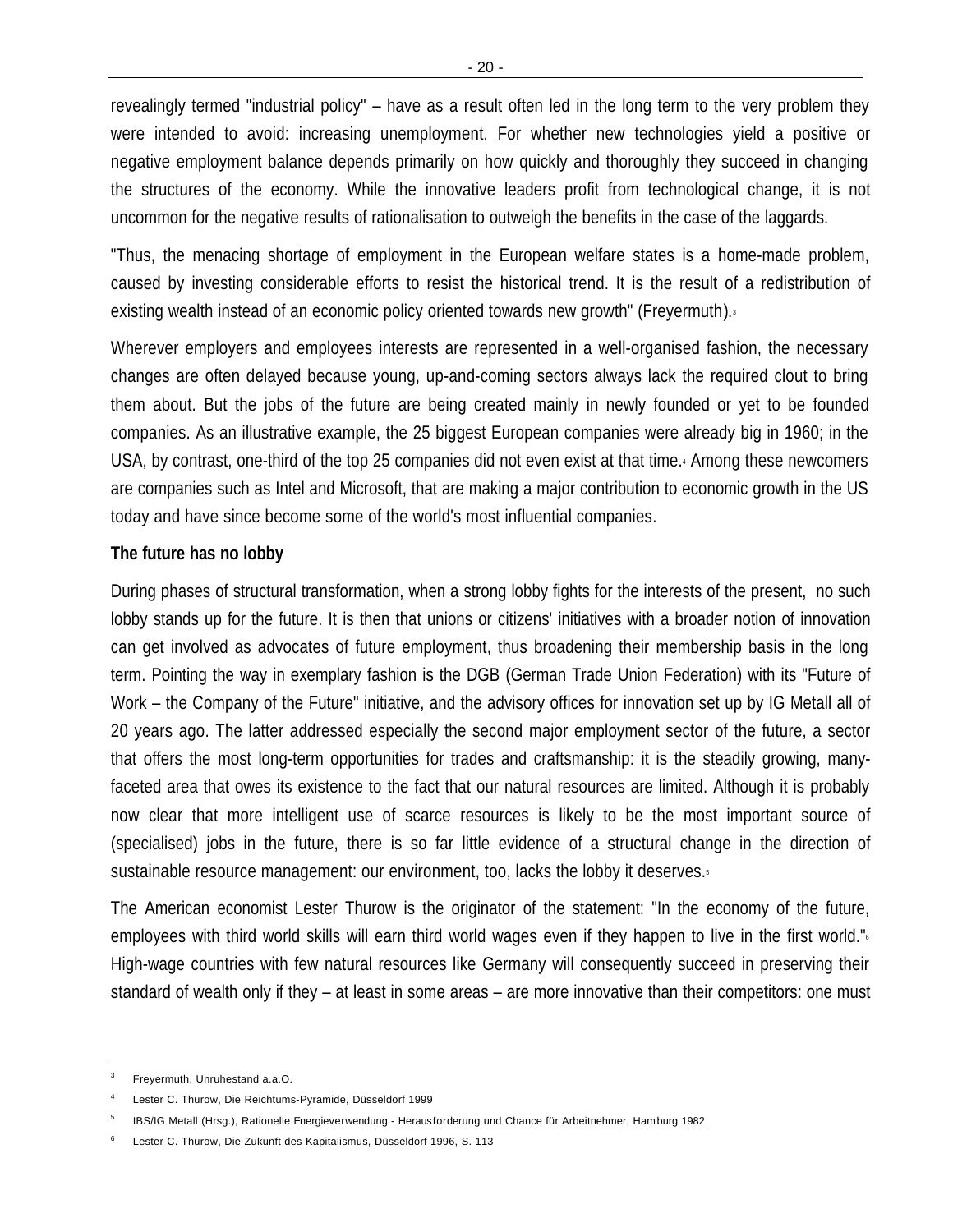always be doing something that others are not yet able to do, since we cannot win in competition based on price alone.

A country's innovation potential is determined largely by the level of education of its populace. In view of the requirements of the radically changing world of work, Germany's ponderous educational system has many shortcomings. Before this background, we must acknowledge as steps in the right direction the current initiatives and programmes such as the "Initiative D21" $_7$ , the action programme of the German government: "Innovation and jobs in the information society of the 21st century" or the joint programme for immediate action launched by IG Metall and the Information Technology Association within the "Alliance for Employment" to address the shortage of specialists. The initiative "eEurope – an information society for everyone", presented by the EU Commission at the special European summit meeting in March 2000, also contains many appropriate proposals.

Some countries are much further along, such as Sweden, where a wide range of structural reforms to encourage the spread of information technology now has the country hot on the heels of the USA. Owing to a rapidly increasing number of thriving high-tech start-ups, Sweden's unemployment rate has been halved within just a few years, while the Swedish state, plagued for many years with budget deficits, is now recording surpluses. Examples of the active encouragement of IT investments include special treatment of expenditures for personal computers under tax laws, a major contributing factor to an increase in PC penetration to 58 percent within a short period (second place world-wide).

Similar approaches are being pursued in the meantime in more and more companies such as Delta Airways, Intel, Bertelsmann or Ford, who are now taking meaningful steps, for instance donating PCs with Internet access to each of their 350,000 employees world-wide. The aim of this programme, in the words of a company spokesman, is "to prepare our staff for the requirements of the information society". The companies are definitely not doing this for philanthropic reasons, but rather because, in the long term, it "pays off".

Germany, Inc., would do well to copy this example: it is not necessary to go to the extreme of giving everyone a PC, but what about, for instance, providing free Internet access to all citizens? A move of this kind could also "pay off", since the new jobs it would generate would benefit the state coffers. Improvements to the technical infrastructure would be only half the battle, of course. It is at least as important to upgrade teachers' qualifications. Anyone who dismisses proposals of this kind out of hand should pause to reflect on where the car industry would be today if cars had not been given free use of public roads right from the start?

Of vital importance for the development and maintenance of competitiveness is the rapid dissemination of knowledge. Conversely, all types of impediments to communications processes have the opposite effect. That means that the remaining obstacles, particularly in the area of

www.initiatived21.de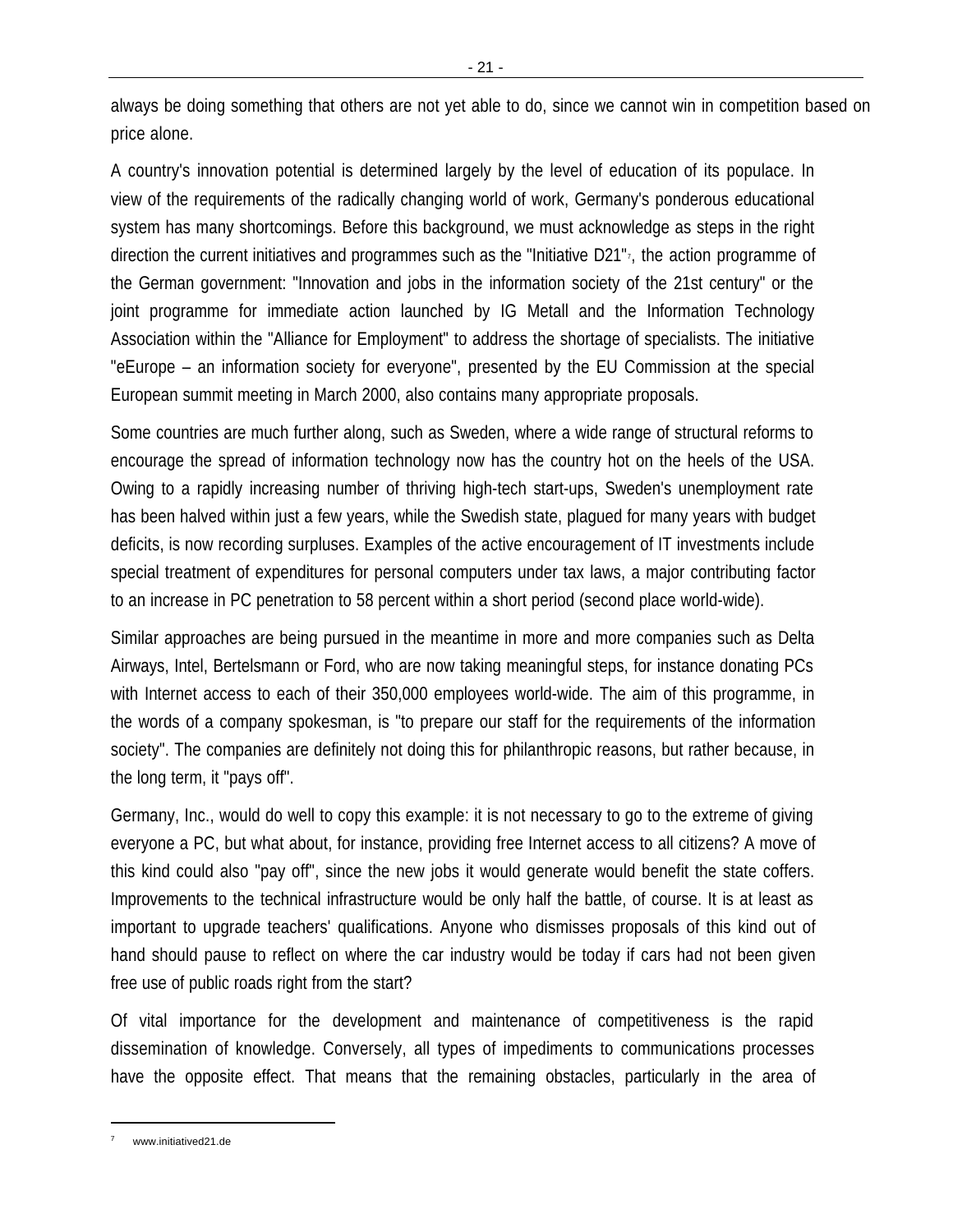telecommunications (relatively high costs of Internet use, a near-total lack of competition over the "last mile") are a hindrance not to be taken lightly, blocking the spread of new business models and the creation of new jobs and at the same time favouring their development in countries with more favourable conditions. Similar concerns apply to the planned auctioning off of UMTS licences, which could have detrimental effects in the long term, since they amount to a sort of state levy on communications processes – a short-sighted gouging of technology companies to fill up state coffers that could boomerang against national competitiveness in the long term. And the same applies without question to the latest nonsensical move by the tax authorities to declare personal use of the Internet within the workplace and free PCs to be a benefit in kind subject to income tax. While some countries treat free PCs as training measures deserving of sponsorship, German tax bureaucrats counteract the government's modernisation efforts with proposals that sometimes display a frightening ignorance of the practical world. The remaining hope is that the public outrage over such plans will lead to a lasting change in mentality on the part of civil servants. It would certainly be wiser to design tax concepts to create a business environment that would favour a more far-sighted use of scarce resources than, of all things, to begin taxing a competitive factor like communication.

#### **Transformation of industrialism**

In its report on "Employment Opportunities in the Information Society" (1998), the EU emphasised two themes in addition to the key area of qualification whose significance will be decisive for the fate of the economy in Europe and, in particular, Germany: the "Development of corporate culture" and the "Promotion of organisational change".

In recent years, international comparative studies examining the UE, Japan and the USA have repeatedly shown that German companies lag far behind in their ability to innovate, and are often even in last place. This circumstance results mainly from internal factors such as organisational structure, management style and corporate culture. Examples to support these assessments are provided especially by the long list of ideas and inventions that have originated in Germany and subsequently been turned into marketable products in other parts of the world. In short: it is apparent that the very factors credited with the past successes of the German economy, i.e. the perfecting of industrial forms of work and organisation, now threaten to become a handicap in a world where the game is played by new rules.

In addition to wide-ranging cultural factors that are difficult to document or influence, some of which correspond to specifically German traditions, value systems and behaviour patterns, another factor that certainly plays a role is the failure of our measurement systems for planning, documenting and controlling companies to keep up with the transformation of value sources. Although it is becoming clear that the ownership of capital and resources will be less crucial in the competition of the future than the ability to develop superior products and services, the valuation and management of companies is still based more on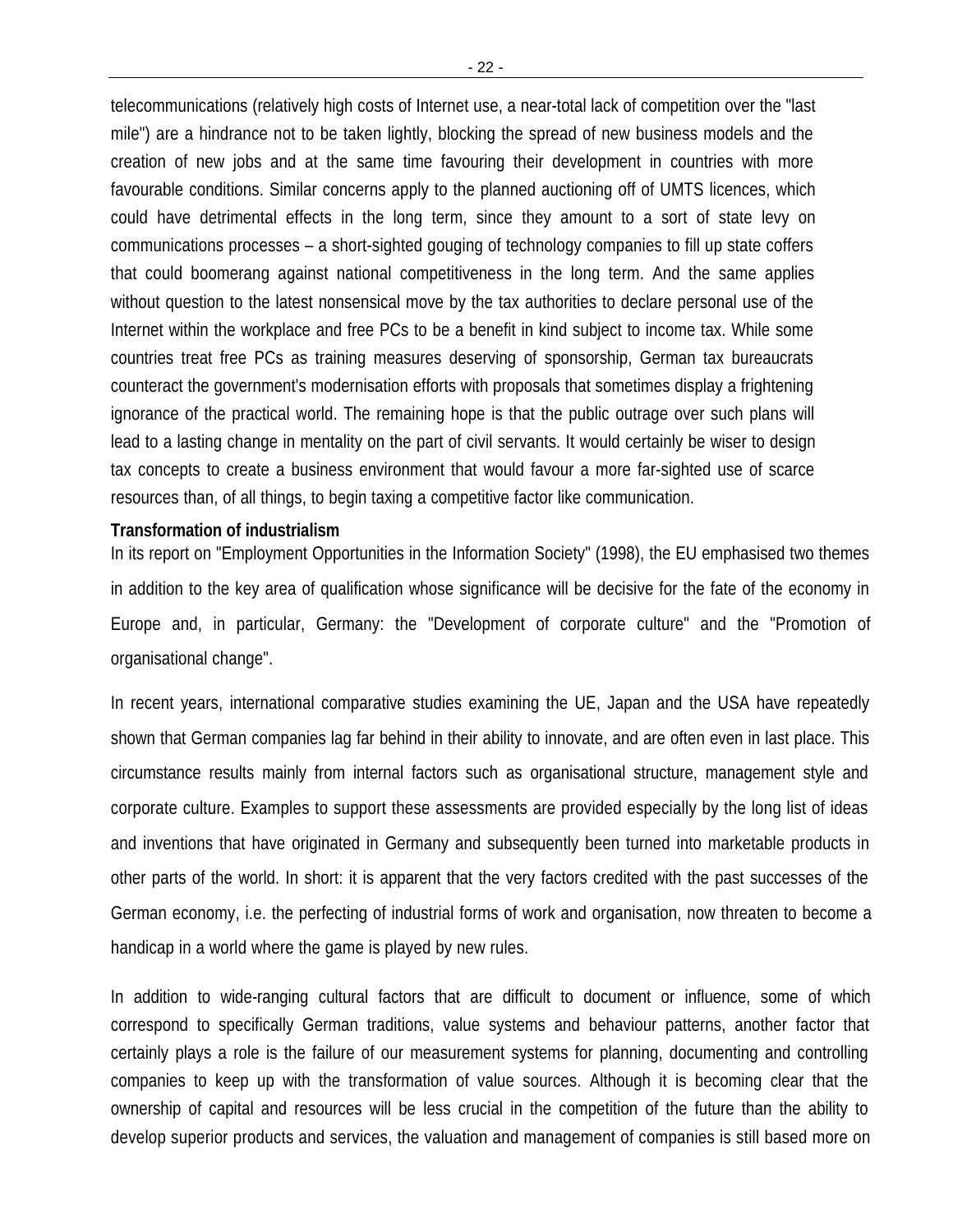tangible assets than on intangible assets consisting of human capital and customer capital, i.e. the skills and abilities of employees and the relationships and loyalty of customers.

The insight that employees play a decisive role in deciding the success or failure of a company is still undisputed; nevertheless, this realisation is still not adequately reflected in corporate life. Conventional accounting and balance sheet methods have not yet abandoned the practice of regarding employees mainly as a cost factor or an expense in the income statement. This is probably to some extent the result of the fact that management consultants tend to operate very conservatively in many cases, because in this country they have close links to auditors, whose balance sheets do not show the "human being" as a success factor, or at least not to an appropriate extent. "In a knowledge-based company," says J. Lewent, a financial director at Merck&Co, "the balance sheet system records absolutely nothing."

In view of the erosion of the meanings of classical management and evaluation systems in the "peoplebased" businesses of the new economy, a number of consulting companies have begun developing new types of concepts and methods for company valuations that give greater precedence to human resources. Deserving of mention in this context are: the Boston Consulting Group with its "Workonomics" concept, the Swedish Skandia Group with the IC (Intellectual Capital) method and Andersen Consulting with its "Value Dynamics" research project. Provided that they achieve widespread success, these and similar approaches are likely to lead ultimately to a fundamental transformation in corporate management – possibly attaining similar importance to that of F.W. Taylor's "scientific management" concept in its time.

Paul A. Strassmann, however, one of the most experienced American consultants at the interface between information technology and organisation, points out a weakness of many of these approaches in his essay, "What is the worth of an employee?". Strassmann distinguishes between the value of individuals' knowledge and its capitalisation as members of an organisation. As an example he uses his own experience as an executive at Xerox. During the 1970s and 1980s the researchers at Xerox PARC were counted among the world's best and most innovative. Nearly all of today's computer technology, from the basic concept of the personal computer to graphic user interfaces with mouse control to Windows, networks and modern printing systems were invented at the Xerox laboratory. Strassmann comments laconically that despite the essential contributions of these inventors to the creation of a gigantic market worth billions of dollars, their contribution to the knowledge capital – as Xerox employees – was zero or even negative. As is well known, top management at Xerox rejected most of these revolutionary inventions, and they were not picked up until years later when pioneering companies such as Apple Computer successfully implemented them. Strassmann stresses: "... it is not salaries and wages that determine the worth of a worker, but how much economic value-added they create as an organised body in excess of the sum of their compensation. It is not how much you pay your workforce that matters [...], it is how well an organization leverages the latent capabilities of its workforce that yields economic value. Knowledge Capital is a reflection of how well an organization integrates the talents of employees, the needs of customers, the skills of the suppliers and its capacity to adapt to external conditions."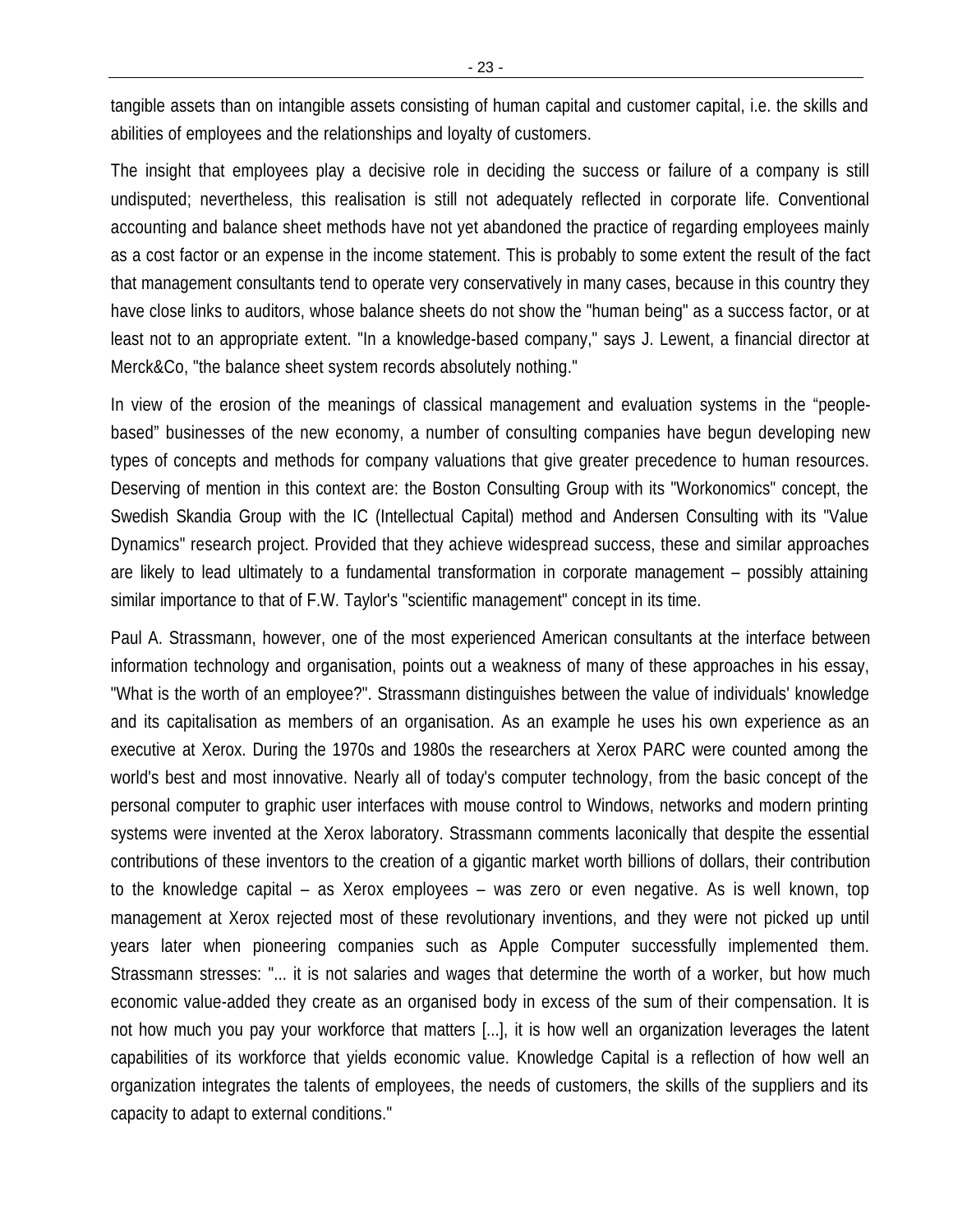In a similar way Leif Edvinsson of the Skandia Group speaks out in favour of innovative organisational and working forms in which people are offered better opportunities for releasing their intellectual capital, their skills and their knowledge. According to Edvinnsson, 30% of the Swedish population are dissatisfied with their working situation, "because our organisations have become fortresses that lock up and restrict the talents of the people" – often an enormous waste of resources that urgently needs to be ended.

# **The key word "motivation"**

Comparative figures for Germany are even more unfavourable. The plight is strongly evident in connection with the much-lamented lack of a "service mentality" in Germany, a phenomenon linked to the unbroken rule of industrially dominated forms of work, organisation and management. The success of a service company depends less on the quantity and much more on the quality of its services. For the latter, the key word is "motivation". Wherever traditional, authoritarian leadership styles and Taylorist management styles prevail, innovation and service quality usually fail to thrive, as Tom Peters once incisively stated: "Anyone who is constantly left out of important information and decisions loses their motivation. Hierarchies cause a reduction in transparency and cripple interest at all levels. The less transparent an organisation is, the more strongly it tends towards decline, because its lower levels boycott it by entering a state of "internal emigration".

Professor Martin Baethge at SOFI in Göttingen names the central problems: although the possibilities of the new technology cannot be fully exploited under the old working forms, the industrial working model hangs on tenaciously in this country because, "the institutional arrangement of the protagonists of corporatism" (i.e. associations and unions) has been extraordinarily successful and is powerful.  $\cdot \cdot$  In other words: our economic problems are rooted in an obvious learning disability of German society that adheres more strongly to the standards, behaviour patterns and routines of the industrial age than many of its competitors.

This is most evident in many proposals now under discussion in the "old world" for fighting unemployment. Often coming to the fore here are still the economic thought patterns from the world of industrial manufacturing and distribution of material goods. Under the changed conditions of the information economy, however, all attempts to solve today's problems with yesterday's perceptions amount to a game played on a shrinking field. The situation is increasingly coming to resemble a fight for resources on an ice pan drifting in warm water in which the protagonists fail to see the safer ice pans (concepts) drifting past on either side because they still think in outdated categories.

A player in a game that does not notice that technological developments have resulted in rule changes will lose regardless of the strategy followed. Prosperity and social stability require economic success, which in turn depends more than ever on intelligent use of technology. The many existing possibilities for redistributing existing work could indeed help to create additional jobs with which people could earn a living.

<sup>8</sup> Roman Herzog, Die Dienstleistung – Eine gesellschaftspolitische Auf gabe, in: Klaus Mangold (Hrsg.), Die Zukunft der Dienstleistung, Wiesbaden 1997, S. 33-38

<sup>9</sup> Tom Peters, zit. n. "Trends", Magazin der KPMG, Frühjahrsausg. 1990

<sup>10</sup> Martin Baethge, Transformation des Industrialismus – Konturen der Dienstleistungsbeschäftigung im 21. Jahrhundert, in: Werner Fricke (Hrsg.): Jahrbuch für Arbeit und Technik 1999/2000, Bonn 1999, S.91-102, Bonn 1999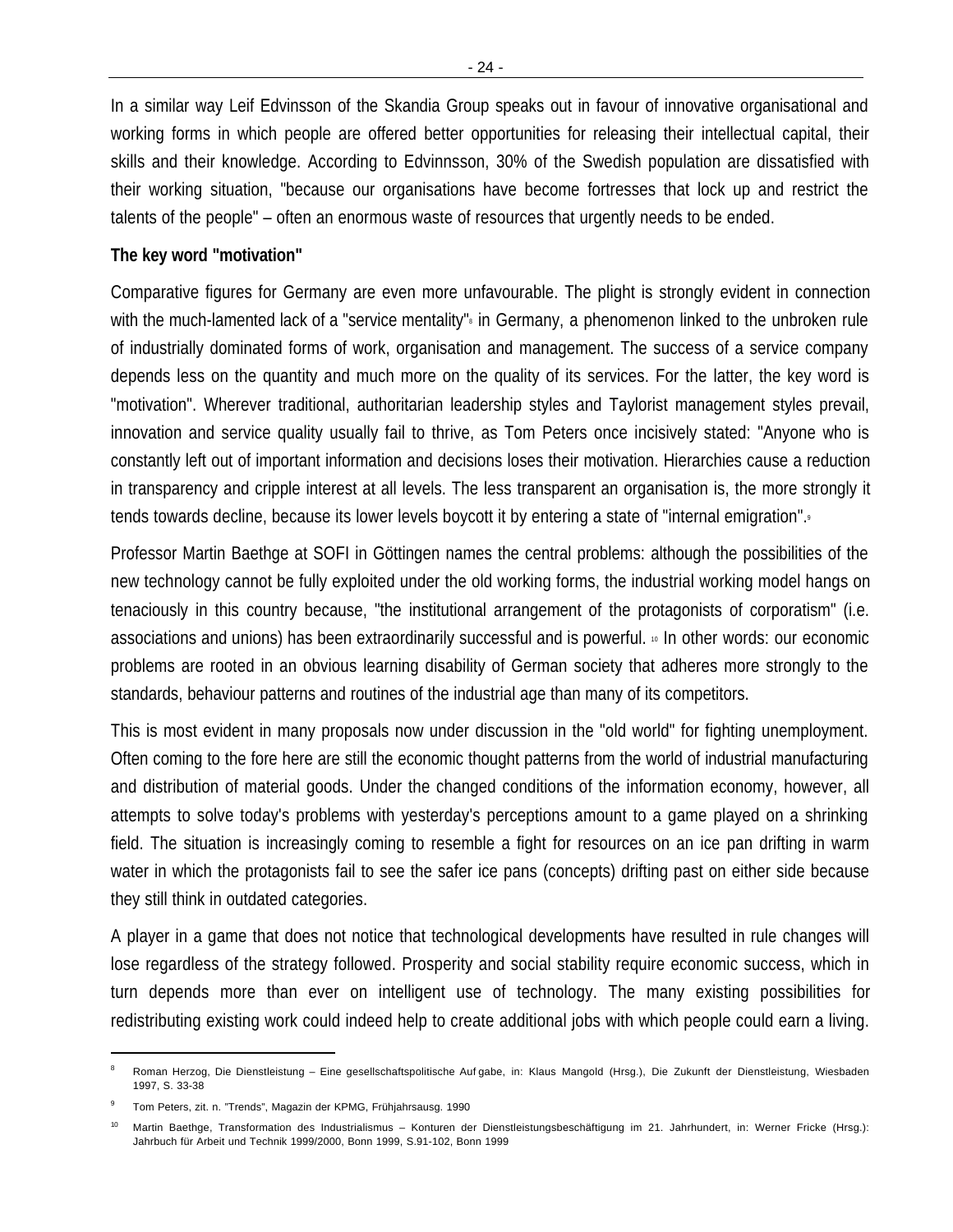What we need in the long run, however, is new work and a change in attitudes towards new forms of work. New work does not come about through redistribution, but rather through innovation.

One example showing the degree to which "old" thinking still dominates some areas of politics is the current tax reform in Germany, justly criticised by IW president Horst Siebert as inappropriate for the new economy, since it favours tangible over intangible assets. It will hinder the necessary modernisation, argues Siebert, and will have a detrimental effect in the intensifying world-wide competition for qualified personnel. Once again it is plain that the information economy requires changes in thinking at all levels – whether microeconomic or macroeconomic. No area – not company management, nor the work associations or state policy - will be left unaffected by the upheavals. And one should not be deluded by those who once again are gloating over the latest turbulence on the stock exchange as proof of the impending demise of the new economy. The turmoil merely confirms that elementary economic principles remain valid in the Internet era: even in the information economy, companies cannot live forever on losses, but must sooner or later earn money – although the way they go about it is radically changing in more and more areas.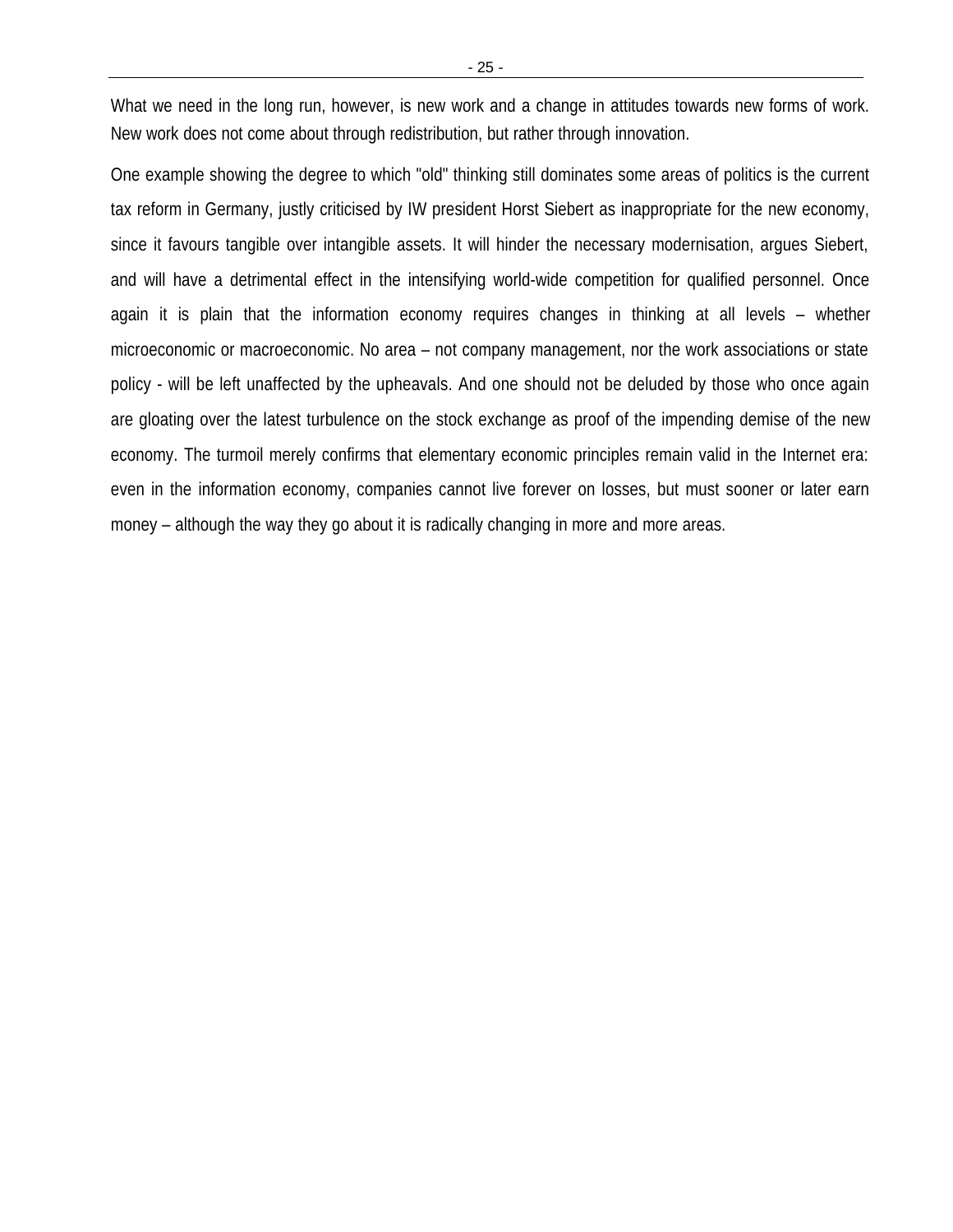# **From Workers' Associations to "Empowerment Agencies". Trade Unions and the New Economy.**

**To meet the structural change workers' organisations must change their own structures and modes of operation. New Economy (6)**

Slogans that are quick in becoming popular are just as quick in evoking criticism. The term "New Economy" is no exception. Considering its (inevitable) lack of precision and the manifold associations connected to it by now, the criticism is certainly adequate. But in view of the sometimes superficial discussion and a tendency to dismiss the New Economy in a sweeping and indiscriminate judgement as a "speculation bubble" or a "*Zeitgeist* topic" and to disqualify even the Internet as a "passing hype", there is considerable danger of failing to recognise the nature of the profound processes of change taking place – which for some institutions of the industrial society could very well prove as fatal.

The inherent danger of confusion becomes exemplary in an argument repeatedly found in the British "Economist" according to which the New Economy is being totally overestimated since the IT sector's contribution to the GNP represents only a small percentage while increases in productivity by IT were so far hardly noticeable.

If, however, information technology is seen as a new medium which with regard to the ease of exchanging information will result in greater and quicker changes than ever before witnessed in the history of civilisation, it becomes obvious that much more is at stake than the mere creation of a new industry (the term "industry" being quite useless in this context anyway). Changes in the way people communicate lead to changes in the way they work and in the longer term to a different society. One only needs to look at similar developments in the past to see that traditional economic concepts will be of little assistance to reach an understanding for such changes. In the case of Gutenberg's innovation for instance, the main effect did not consist in the creation of a printing and paper industry but in the manifold and far reaching consequences initiated by a communication which had become so much easier and which eventually revolutionised society.

Marshall McLuhan whose books are currently experiencing a revival described with great foresight how radically new media may form a society but also why they're initially always misjudged. Already in 1964 he warned in his book "Understanding Media" that the spreading of new media always also entailed the doom of social forms and institutions and the creation of new ones; and that those parts in society who were too late to recognise the new medium's long-term effects would have to pay the price with their own downfall.

It seems plausible that in the "evening twilight of the industrial society" the very institutions that came into existence in the course of industrialisation – as did for instance the trade unions – will come under particular threat. The technical innovations of the 19th century helped workers' organisations come to life – the technical innovations of the 20<sup>th</sup> century could lead to their downfall. Karl Marx repeatedly stressed the importance of technology: "The hand mill will lead to a society with feudal masters, the steam mill to a society with industrial capitalists" – how computers and the Internet will eventually influence our society may presently only be guessed at.

A look back in time may help to categorise the current developments more clearly: while in agrarian society people carried out their work for thousands of years according to the rhythm of nature, industrialisation meant that people working together in organisations had to be in one place at the same time. As a result of the effort to make rational use of steam engines as the central source of energy, the need to assemble a great number of people both in terms of time and space became the very backbone of working discipline in the industrial age.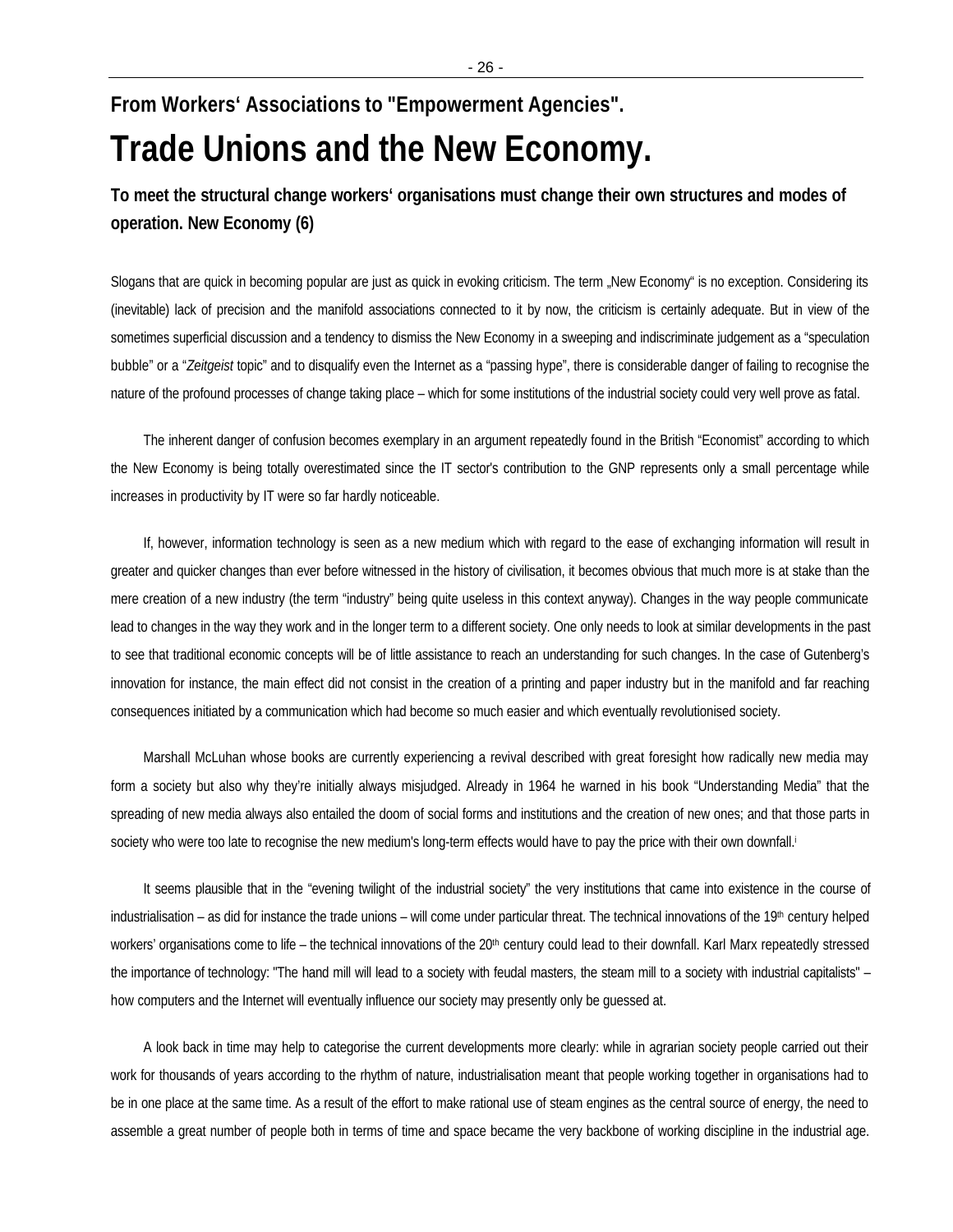Because of the industrial system mankind was suddenly forced to fundamentally question all perceptions it had about its working behaviour. What today seems a matter of course rather than a hardship – the division of our day into working and leisure time, a system of fixed working hours and places – was at the time of its introduction considered a tremendous loss in freedom causing the affected weavers to call it a "slave system" and to go on strike. Industrialisation separated the space of life from that of work and established borders such as the ones between the different phases of life: training, work and retirement. Hence, in the course of time, the restrictions and constraints of mechanisation and the corresponding organisational concepts led to a new, i.e. the industrial definition of work, to life styles shaped by industrial conditions and to the creation of new forms of solidarity organisations – among them the trade unions.

As was outlined in previous articles of this series, the new processes in the creation of value and the new forms of enterprises following the wake of informatisation are becoming the new dominant factors; they will, in turn, entail an erosion of the working culture shaped by industry and a dissolution of the rigid borders thus submitting people's relationship to work to yet another change. And while industrially shaped work is mostly perceived as a burden, in particular so since it was and still is in many cases connected with humiliation and rejection, the new forms of work and organisation tend to offer more space for personal development and identification – work without borders can actually mean fun and be literally so "absorbing" that other areas of life are being neglected. Although tayloristic forms of work are being reintroduced in the service sector with Call Centres and Back Offices, it is on the whole legitimate to detect a profound change in working values. And the long-term trends show quite clearly that this process means a growing challenge for trade unions, one they will have to meet with a reorientation in terms of their role, their conception of themselves, their organisational structure and their mode of operation.<sup>ii</sup>

Considering that many institutions of the industrial era – among them the trade unions – are currently suffering from a rapid loss in significance, a number of things seem to reconfirm McLuhan's warnings. One day it may perhaps prove as fateful that the workers' organisations underestimated the dimension of the most important technological innovation of the late 20<sup>th</sup> century and completely misjudged it for a long time. One misconception particularly fatal for the trade unions resulted from the fact that experiences made with classic machinery which replaced physical work and rendered humans to mere attachments were simply transferred to the computer. The "electronic brain" was not considered a means for communication but a "thinking machine" which would replace and devalue intellectual work. It was a common perception during the 70s, 80s and even in the 90s that information technology would be followed by massive disqualification – that by the "taylorisation of brain work" and the introduction of the "conveyor belt to the office", most people would eventually be left with only minor and unqualified jobs.

Yet, the exact opposite is true: computers take on more and more routine activities while what is left becomes increasingly demanding on the intellect; this also explains why in Germany every other worker is already an information worker. This, by the way, was clearly foreseen in 1947 by Norbert Wiener, the father of Cybernetics, who in view of the technical developments detectable at the time pleaded for a reform of the educational system claiming that "people with little knowledge will have nothing to sell in future".

In his main work "Cybernetics", Wiener wrote that he felt "an obligation" to make his information available to those who had an active interest in the conditions and the future of the workforce, i.e. the trade unions. But he goes on to say that the trade unions were in the hands of a small circle of individuals who were very competent when it came to negotiating for better pay and working conditions but unprepared to adequately discuss political, technical, sociological and economical issues of a more extensive nature but nonetheless directly affecting the existence of the workforce.

Erich Fromm, another of last century's great thinkers, similarly expresses his regret in his plead for humanised technology ("The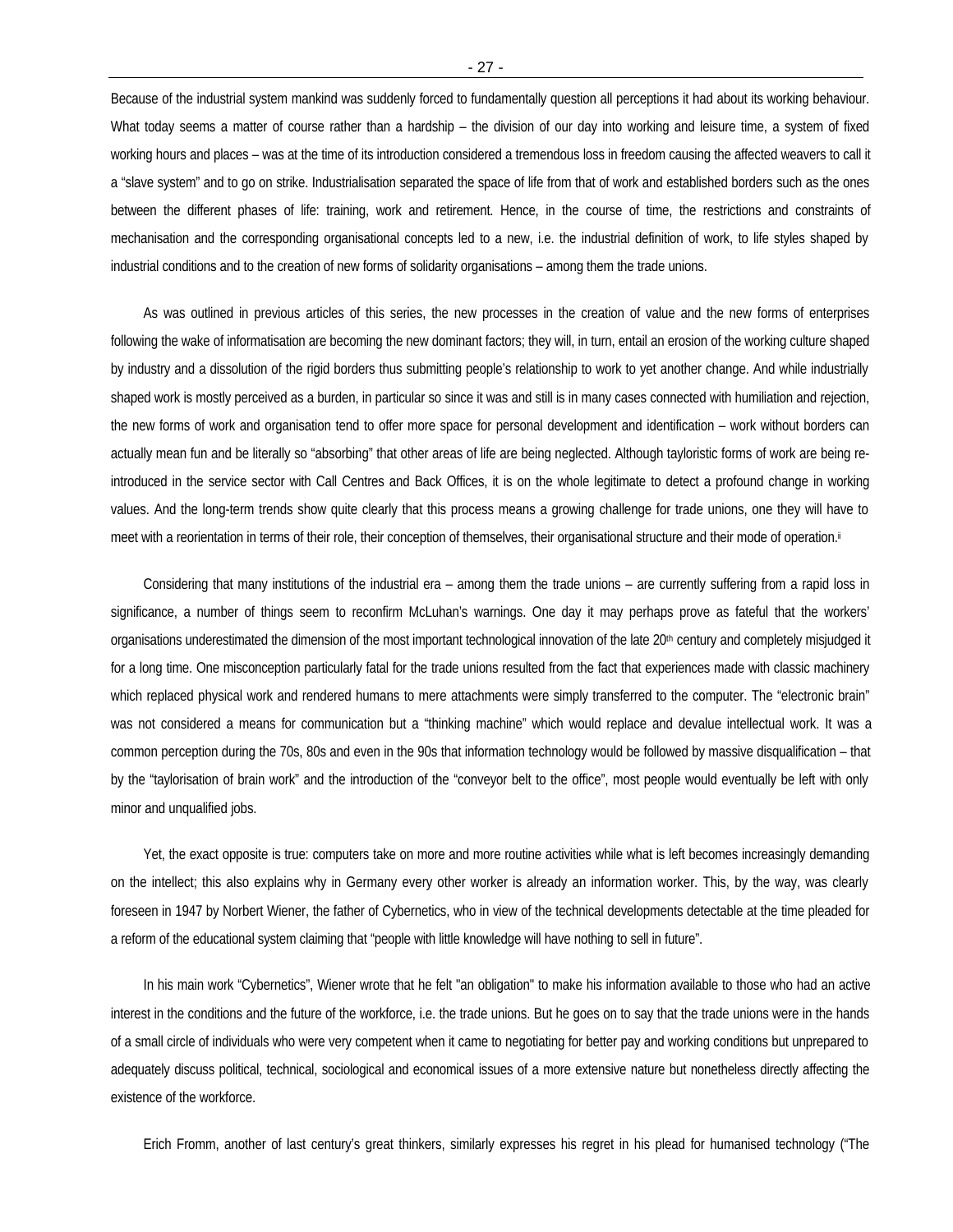Revolution of Hope"): "Unfortunately, the course of events in recent years has distracted the industrial trade unions from their originally farreaching objectives. Today they ensure a certain measure of workers' control over certain issues within a company but their range of activity hardly ever goes beyond the questions of wages, working hours and specific working practices. In addition, more often than not they have transformed into dehumanised bureaucracies and would have to completely reorganise if they were to fulfil their obligation for their members' full participation."

In 1968, however, when Fromm wrote these lines, trade unions were still in a better situation. Since then they not only lost a lot of members in most industrialised countries but more importantly, they have become considerably less attractive for the young and higher qualified workers. It should be remembered that the IG Metall (the German Federation of Metal Workers' Unions) evoked a tremendously positive echo around the world when it organised its milestone conferences "Automation, Risk and Chance" (1965), "Computers and Employees" (1968) and "Task Future: Quality of Life" (1972) and invited hundreds of scientists from many different countries; at the time the union managed to establish itself as a progressive, future oriented force in many respects ahead of its time. Apparently not much of this image is left because today's associations with trade unions often mean quite the opposite. This could be related to the above mentioned misjudgements and the fact that ever since the mid-70s – around the time when microelectronics were introduced - trade unions have firmly stepped on the brakes in the process of technological change. Considering that a growing number of people experience the effects of this change as positive, trade unions manoeuvred themselves into a difficult position making a different course of action imperative.

By now it should be largely uncontentious that in the "global village" (McLuhan) unemployment and the dismantling of social services are not so much a consequence of structural change but rather a consequence of refraining from structural change. All continued attempts of tying the New Economy into the temporal and spatial corset of industrialism will in the long run divest organisations even more of their opportunities for actively participating in the formative process because then the opposite of what was to be avoided will take place. Trade unions in particular will be well advised to grasp the opportunities offered by structural change. Organisations limiting themselves to conjuring up actual or presumed abortive developments by repeatedly predicting the advent of doom will run the risk of eventually being of interest only to those who have nothing to expect from a continued development of the operational processes.

Another thing should also be clear by now: trade unions are not losing members because of the structural change in the labour world but because of their incapacity to adapt to structural change quickly enough given that the total number of employees in Germany did not decrease in recent decades but steadily increase (until 1992).

Trade unions are said to have a great capacity for perseverance; they tend to react to new problems only with considerable delay. This suggests a structural deficit they share with many other institutions of the industrial age since due to their origin, the internal organisation of trade unions corresponds to that of a classic-tayloristic factory of mass production: within the pyramid of power control is administered from top to bottom with the bottom implementing what was decided at the top. This principle could be successfully applied so long as markets and membership structures were stable and manageable. Now, however, the surrounding conditions are undergoing such radical changes that trade unions are increasingly perceived as service providers by their (potential) members. But in order to be successful, a service provider needs a completely different structure; for here, it is not the top people who provide over the most valuable information but those who are on site and in direct contact with the customer. Hence, the leadership is no longer expected to plan, instruct and control but to assist and coordinate.

This structural dilemma – to perform the tasks of a (political) service provider on the basis of the internal structure and culture of the old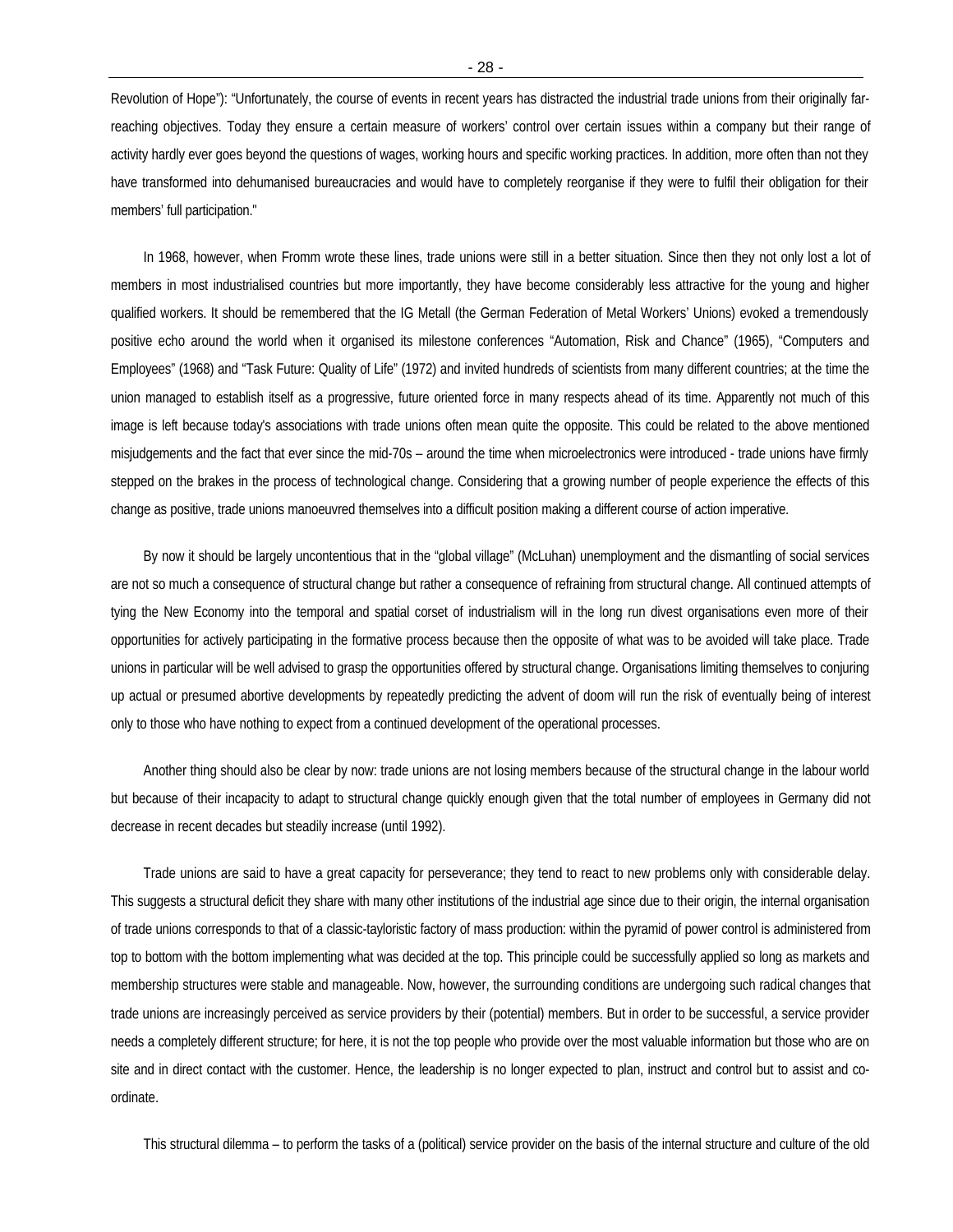factory organisation – widens the gap within the organisation between the competence for factual knowledge on the one hand and for decision making on the other as was shown by Peter Schwarz in his book "Management in Non-profit Organisations": "This, in fact, results in two perfectly contrary, opposed orders. Formal hierarchy adheres to the image of the successive-gradual delegation of the formal decision making competence. Those on the top come to decisions concerning what those underneath present or submit for approval. The ones on the bottom prepare the decision making process on the basis of their factual-technical competence. They provide over the expertise, a vivid knowledge of the problem and they have both the information and experience. Hence, the hierarchy of the power of knowledge reverses the bottom to the top"<sup>ii</sup>. In other words: those who provide over the factual competence are not entitled to make decisions while those who are authorised to decide usually lack the skilled/technical competence enabling them to assess the consequences of their decisions.

Many companies of the industrial age came across similar problems when they were confronted with the need to transgress from stable sellers' markets to highly dynamic buyers' markets; in the meantime, however, they have demonstrated how the change from an industrially shaped organisation to a service oriented structure and culture can be achieved.

In turn, the way trade unions have so far reacted to the structural change shows to what extent the internalised recipes for past successes are reflected in the culture of an organisation. Most attempts so far at reforming the organisation caused the opposite of what was hoped for: the existing status quo was perfected and stabilised, not least because in most cases the people already in key positions were also the ones who were appointed to organise their own reform process. In such constellations efforts are mostly concentrated on modernising the organisation without touching upon the power structures – with the effect that real changes are made more difficult rather than simpler. Organisational developments orchestrated to the pattern "big departments swallow small ones" usually end up strengthening those who have decisively contributed to the situation one wanted to change in the first place.

One of the main reasons for the poor appeal of all large organisations is no doubt their bureaucratic mode of operation. In order not to fall victim of one's own organisational structure, the primary task must be to eliminate internal communication barriers typical for bureaucracies; they are an impediment for the ability to learn with regard to organisational structures and lead to repeated attempts to solve problems with yesterday's recipes. The foremost barriers in the flow of information are departmental borders, levels of hierarchy and the so called "paralysing layers"; Tom Peters, the internationally successful management guru, underlined their fatal effects with the distinctness typical for him: "The middle management levels are worse than useless: they destroy values. The middle management in large companies … do nothing but harm to the German GNP. Many companies may therefore consider themselves lucky for every day a middle manager doesn't show up for work."

In organisations with a typically hierarchical leadership culture in which the value of a task is defined insofar as it benefits the superiors, the people on the top often lose touch with reality because they're victims of what Friedrich Weltz once called "management by Potemkin". This explains why institutional organisations tend to develop a phenomenal capacity for perseverance and a life of their own capable of resisting even a massive erosion of the prerequisites for their existence.

The current and omnipresent necessity to develop an open culture of mutual trust which accepts minorities, deviating opinions and mavericks as a valuable potential of ideas and in which information as the key resource does not equal a vehicle to power but a means for work, requires much more than a mere shifting around of boxes in organisational charts – which sometimes comes closer to the shifting around of deck chairs on the "Titanic".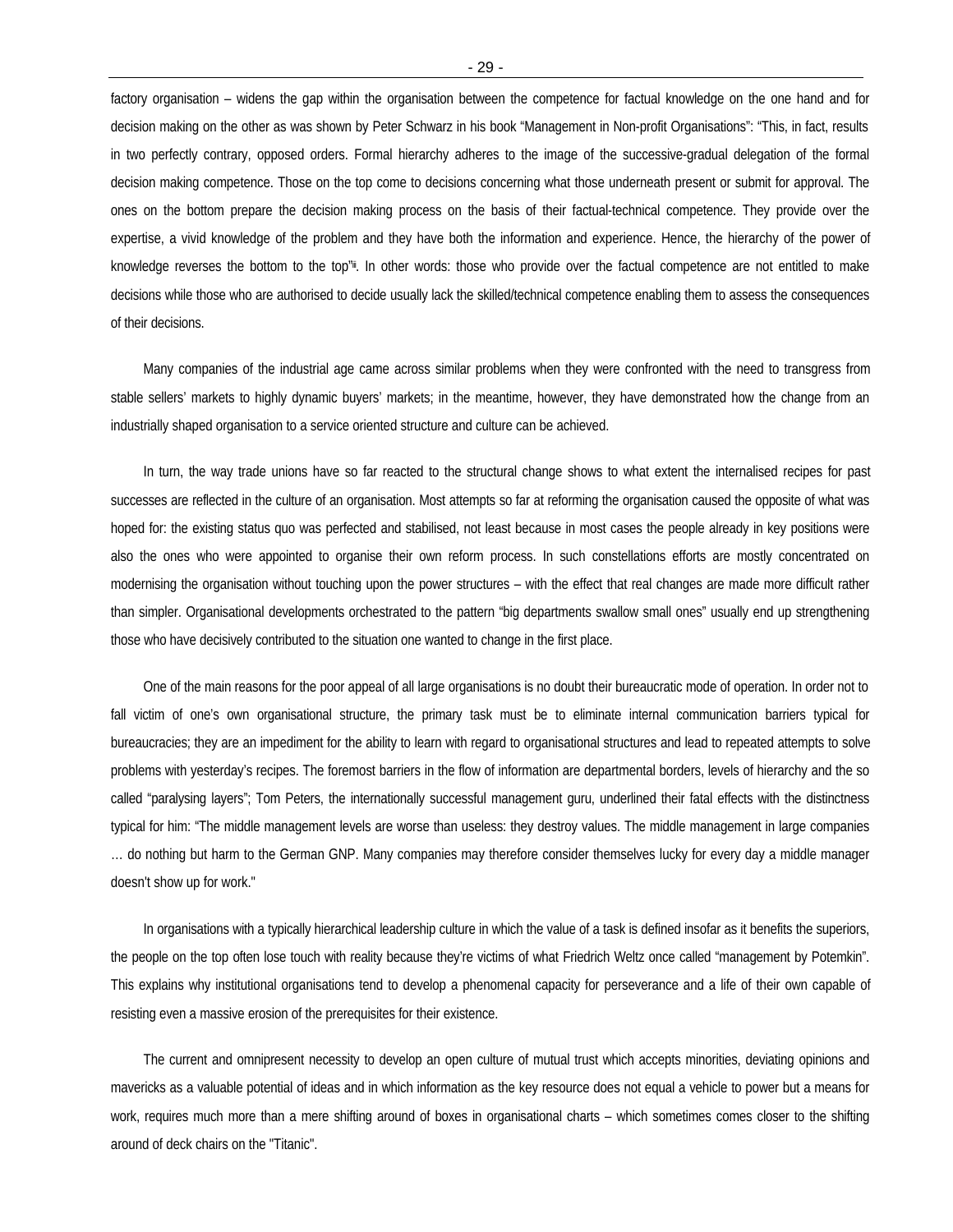In view of the many half-hearted and failed reform efforts, there is now a risk that trade unions with the additional pressure of growing demands on cutting costs will strive for a "concentration on the core business", i.e. that they will refer to precisely those classic concepts, fields of work and clientele shaped by the industrial age and losing both in effectiveness and significance under the conditions of the New Economy. For trade unions it is just as true: nothing is more dangerous than to rely on yesterday's successes; what matters are the things one gives up. Much of what resulted in success and strength in the past, proves to be of particular hindrance under the new conditions.

Political influence in favour of social balance is by no means made obsolete in an increasingly fragmented, "liquid" labour world; it is, however, true that the collective bargaining parties are losing the ground beneath their feet because traditional concepts of regulation are no longer applicable. Yet, the information and service society is certainly not just a harbinger of a new golden age as was predicted in 1954 by Jean Fourastié in his book "Great Hope of the 20<sup>th</sup> Century".

In their re-orientation trade unions will be well advised to learn from past mistakes. Instead of continuing to cure symptoms or to complain about abortive developments, they could for instance return to a stronger involvement in national and private policies for research and technology – both as an accompanying as well as a preventive force. They are the places where the routes of the future society are being designed and planned. The structural conditions and scopes for action in almost all political fields will increasingly depend on technical conditions: most policies - whether with regard to pay, economics, management, education, social services or youth – will be influenced by technology as to their contents, methods, aims and the conditions for their enforcement. To preserve one's capacity for political action, it will be of growing importance to be able to assess at an early stage the potentials and consequences of technical trends in order to avoid possible surprises and to be able to interfere when necessary in a controlling way.

The specific promotion for instance of innovations and regional development co-operations aiming at social and ecological benefits (comparable with the work of the IG Metall's innovation advice bureaux<sup>ij</sup>) continues to be a promising approach.<sup>*v*</sup> In view of the gradual loss of the traditional statutory agencies – along with the successive dissolution of the classic forms of operation – such an approach may lead to new fields of formative power in which even the formula of the "alliance for work" may be filled with concrete life.

Training and further training as a specific area of trade union activity offers particularly promising perspectives: while on the one hand the need for further training will grow as knowledge will become obsolete more quickly in the course of technical change, companies on the other hand tend to invest less and less in the training of their employees once it goes beyond the company's immediate and specific tasks. The companies' risk of losing their "human capital" before the investment of training pays off grows with the change of the labour world. Trade unions could help to close this widening gap between an increasing social need for further training and a general trend on part of the employers to cut down on their training initiatives. In any event, if work is re-defined and if the category "work place" is being gradually dissolved, it will be more up-to-date to promote "employability" rather than employment in order to help people earn a lasting living. vi

The classic trade union tasks – such as the global enforcement of social minimum standards – will, of course, also gain in significance in the course of the rapid internationalisation of the labour markets. Moreover, some organisations already demonstrate new perspectives for future trade union work. They succeed in recruiting members from the new labour world by offering a broad range of services tailored to specific target groups and by approaching them in new ways.<sup>\*</sup> The Australian organisation APESMA (Association of Professional Engineers, Scientists and Managers) for instance, was transformed into a professional job advice bureau offering individuals a variety of assistance and insurance services; they range from professional further training in co-operation with university and college institutions to job agency services, from legal, fiscal, investment, insurance and retirement counselling to advice and assistance with the right office equipment,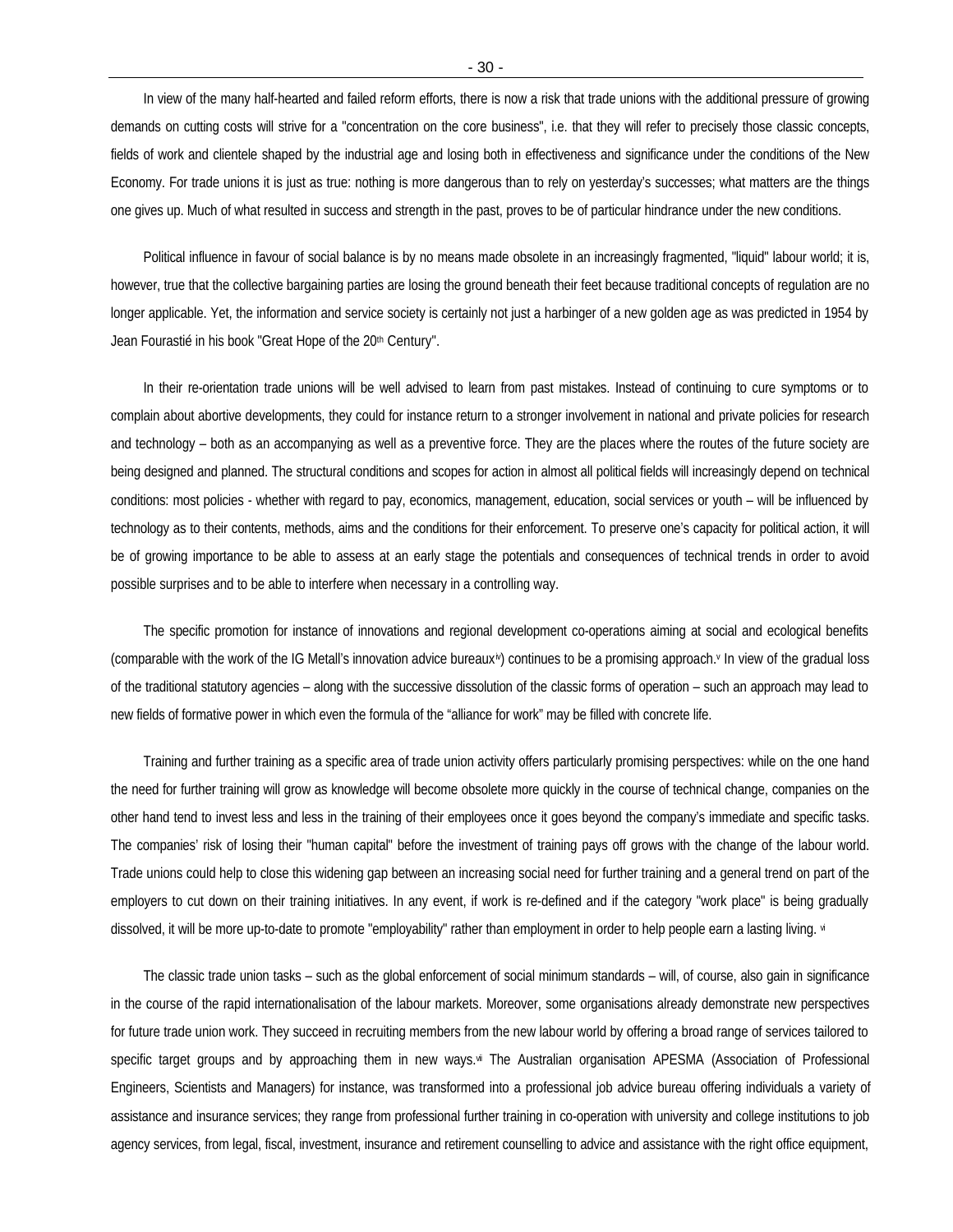low-cost access to the Internet or with the conclusion of employment or work contracts. In exchange for an appropriate fee many of the services are also available to non-members and in addition there is the possibility for probationary membership to facilitate the decision for a possible membership. Similarly, the AFL-CIO offers its members a large number of life assistance services: the program "workingfamilies.com" includes a service range from "elder care" to health training, assistance with finding home help, inexpensive computers and online services and even an agency for temporary work (together@work) offering its members better than average pay and continuous further training as well as assistance both in terms of job searches as well as career development. But even some of the older approaches are now experiencing a revival with trade unions tying the financial power of their members into enterprises such as "Union Banking", "Union Shopping" and "Union Energy" thus creating new forms of buying communities.

Newly found organisations such as "Working Today" in the United States who serve the needs of "free agents", "temporary workers" and "home office workers" are quickly gaining in significance as already more than one third of all employees in the US fall into these categories. Moreover, the subsiding of the new-market stock exchange euphoria unveiled the dark sides of working without social security and enabled initiatives for the creation of new social nets for the "digital proletariat" to make significant gains in new membership. But even amongst the Silicon Valley's highly mobile trend-setters where average employment lasts for just barely two years and where job turnover is somewhere between 30 and 50 percent depending on the industry, a new thoughtfulness is taking hold. In places with a seriously disturbed "balance between work and life" and where "burn-outs" are becoming more and more frequent, even management is starting to think about new structural conditions and a new time policy in order to limit all kinds of extremes and to serve the interests of both sides.

These and numerous similar examples show that it is too early to speculate about a near end of the trade union movement. For the time being, however, it remains to be seen whether the organisations of the industrial age with their wealth in traditions will develop the ability to change in order to present new concepts and meet the challenges of the new labour world or whether this still vastly accessible terrain will instead be conquered by new organisations who might carry less baggage but who at the same time are less powerful.

In any event, new forms of community oriented activities and new sources for identification will develop along with the dissolution of the classic company and the shifting of social issues away from the workplace to the remaining spheres of life. People whose work has taken on new forms will develop a new demand for agents and counsels because in the information society the need for social security, communication and a social "homeland" will not become less but merely different. In a splintered and disunited society, the role of institutions capable of providing a sense of community, of creating identity and of striving for social balance will be even more significant. Here, the trade unions can play an eminent role provided they succeed in offering the highly fragmented future labour world fewer collective regulations effective on a broad scale and more flexible services with a greater emphasis on the individual needs of the individual member.

In addition, trade unions may strengthen their role as platforms for dialogue by offering a forum not only to employees but to all workers including those who are unemployed. Models for such platforms already exist in the form of electronic networks where people from all over the world discuss the most distinct topics, build their own opinions, exchange experiences, give advice and develop common ideas. New models of enterprise and new forms of work open up new and in part much better conditions for the assertion of rights and the enforcement of social demands with regard to work and pay. For one thing is for certain: the New Economy will not make away with the need for political orientation and organisation. On the contrary, we have every reason to believe that the structural change will bring about a dramatic increase in the inequalities in the world and that it will widen the gap between the poor and the rich. People will continue to need assistance and organisation – but in tomorrow's world their provision will have to be different than in the past.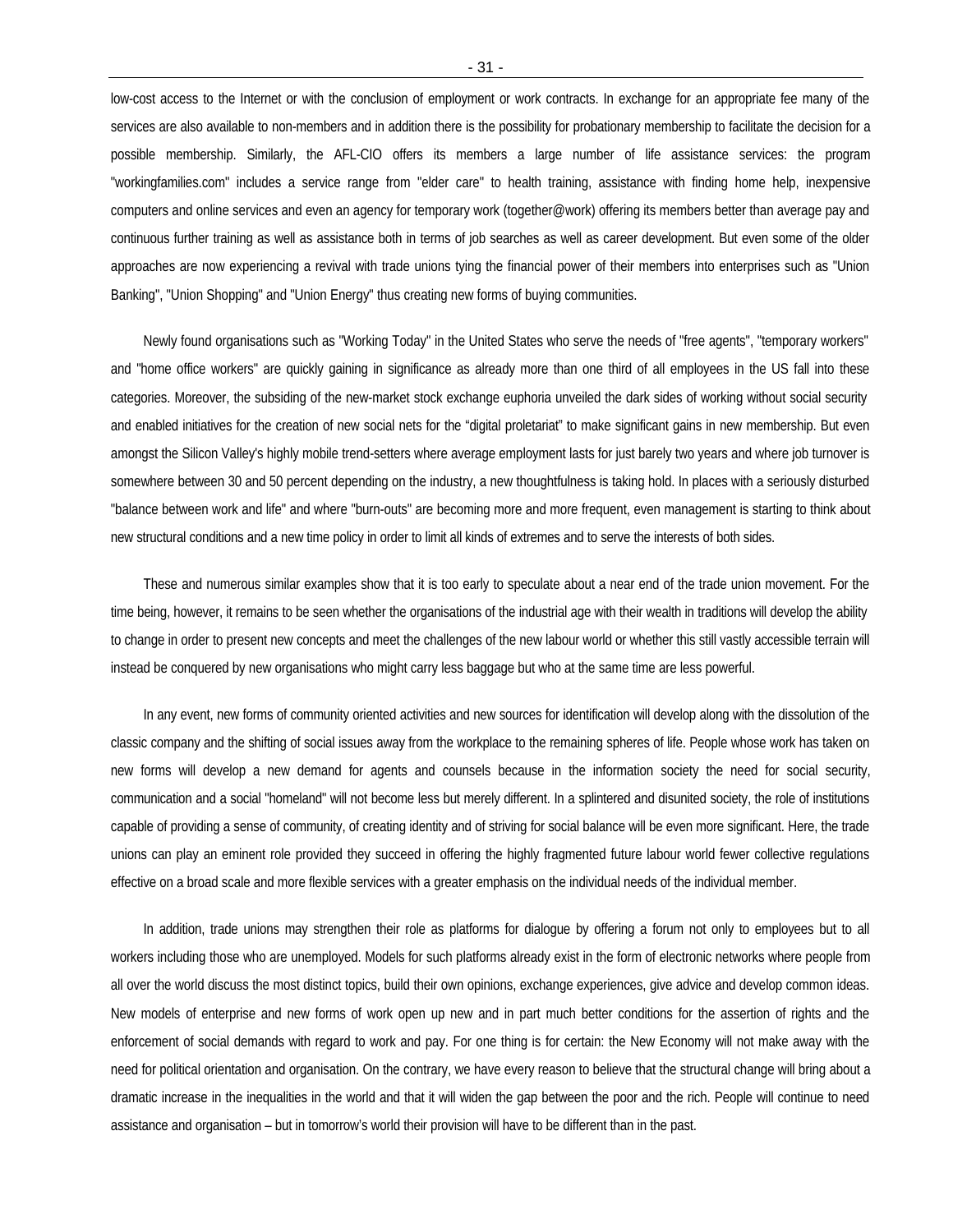"In many respects we play our roles according to the script of the industrial society and we do so in spite of the fact that in the conditions we live and act in we are no longer in a position to perform these roles and yet we play to ourselves and others knowing all along that everything is basically totally different from what it appears to be."

Ulrich Beck ("Die Risikogesellschaft")

#### **Recommended Literature.**

In the vast amount of books published in recent years on the topics: "The Future of Economics, Work and Society in the Age of the Internet" the following titles deserve special note.

**Kevin Kelly: NetEconomy.** Ten Radical Strategies for the Economy of the Future. (The boss of the cult magazine WIRED is considered one of the sharpest and most creative observers of the New Economy).

**Stan Davis, Christopher Meyer: Das Prinzip Unschärfe. (**Management in real time, new rules, new markets, new opportunities in a network world). Gabler 1998. (An insight into the economy of the future by experienced consultants, full of interesting examples).

**Larry Downes, Chunka Mui: In Search of the Killer Application.** Conquering new Markets with Digital Strategies. (This too is a guide full of examples for all those who want to understand the digital world and survive in it.)

**Axel Zerdick, Arnold Picot und andere: Die Internet-Ökonomie.** Strategies for the digital economy. Springer 1999. (An overview particularly rich in facts, with many tables and also useful as a work of reference).

**Marshall McLuhan: The Magical Channels – Understanding Media.** (The New York Times called McLuhan "the most important mind since Newton, Darwin, Freud and Einstein". (A classic sharpening the eye for changes).

**Philip Evans, Thomas S. Wurster: Web Att@ck.** Strategies for the Internet Revolution. (A US best-seller which illustrates how the increasing separation between the economy of goods and the economy of information leads to the disassembly and re-combination of existing business models).

**Michael Dertouzos: What Will Be.** The future of the age of information. (An insight into the future of information technology from one of the field's leading minds)

Ray Kurzweil: Homo S@piens. Life in the 21<sup>st</sup> Century – what will remain of Mankind? (Provocative visions of a computer pioneer).

**Esther Dyson: Release 2.0. The Internet Society.** Rules for our Digital Future. (The "First Lady of the Internet" (New York Times) reflects upon the social consequences of the technology).

**Steven Johnson: Interface Culture.** How New Technologies Change Creativity and Communication. (A critical presentation of modern computer technology and its cultural consequences).

**Peter F. Drucker: Management im 21. Jahrhundert.** Econ 1999. (The most recent book of the ninety-year old Grand Master among the Management Gurus. A very precise critique of an understanding of management reduced to profit maximisation)

**Charles Handy: The Progress Trap.** (One of the most profound books about the future of labour and organisations).

30458